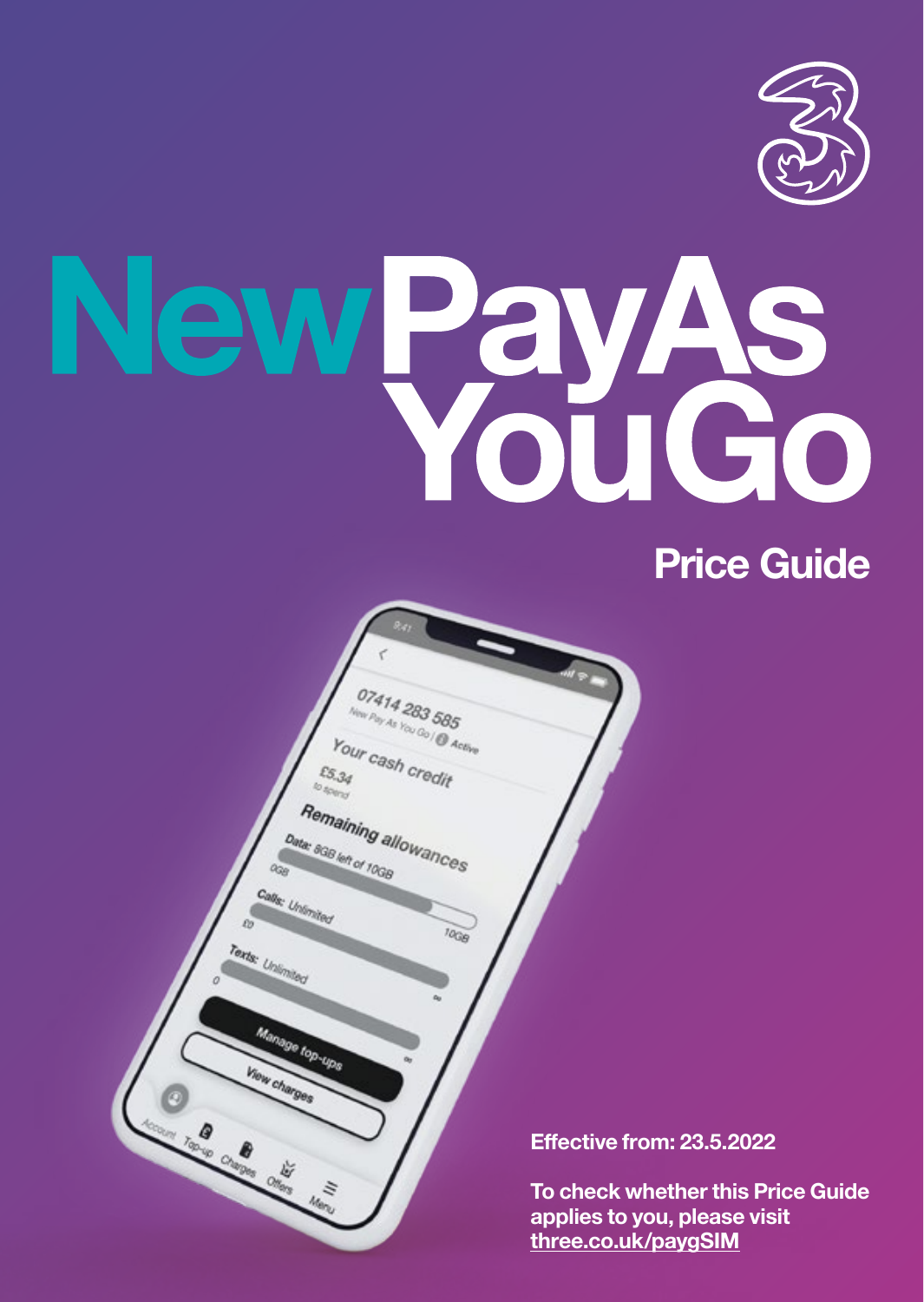## **Contents**

| About this Price Guide <b>Commission Contract Contract Contract Contract Contract Contract Contract Contract Contract Contract Contract Contract Contract Contract Contract Contract Contract Contract Contract Contract Contrac</b> |  |
|--------------------------------------------------------------------------------------------------------------------------------------------------------------------------------------------------------------------------------------|--|
| How to contact us <b>Exercise and Service Contact US</b>                                                                                                                                                                             |  |
| Using your phone <b>contract the contract of the contract of the contract of the contract of the contract of the contract of the contract of the contract of the contract of the contract of the contract of the contract of the</b> |  |
| Standard rates <b>Example 2018</b> 4                                                                                                                                                                                                 |  |
| How we charge for Standard rates <b>Manufacture 1999</b> 5                                                                                                                                                                           |  |
| Top up amounts <b>contract and the contract of the contract of the contract of the contract of the contract of the contract of the contract of the contract of the contract of the contract of the contract of the contract of t</b> |  |
| Data Packs and Add-ons <b>Entitled Street and Add-ons</b> and the content of the content of the Content of Content of Content of Content of Content of Content of Content of Content of Content of Content of Content of Content of  |  |
|                                                                                                                                                                                                                                      |  |
| Data Add-ons <b>Election Constitution Constitution</b> 7                                                                                                                                                                             |  |
| How we charge for Data Packs and Add-ons manufactured 8                                                                                                                                                                              |  |
| Special calls and charges <b>Commission Control and Charges Control Control Control and Charges Control Control Control Control Control Control Control Control Control Control Control Control Control Control Control Cont</b>     |  |
| How we charge for these special calls and charges manufactured 12                                                                                                                                                                    |  |
| Calls to Directory enquiries <b>Calls</b> to Directory enquiries                                                                                                                                                                     |  |
| How we charge for calls to Directory enquiries <b>Constituted Address</b> 14                                                                                                                                                         |  |
| Other services <b>Manual According to the Service</b> 14                                                                                                                                                                             |  |
| International calls and messages from the UK <b>CONFIDENT</b> 15                                                                                                                                                                     |  |
| How we charge for international calls and messages from the UK 15                                                                                                                                                                    |  |
| Charge bands for international destinations <b>Charge bands</b> 16                                                                                                                                                                   |  |
| Using your phone abroad <b>Contract and Separate and Separate and Separate and Separate and Separate and Separate A</b>                                                                                                              |  |
| Go Roam destinations <b>Executive Contract Contract Contract Contract Contract Contract Contract Contract Contract Contract Contract Contract Contract Contract Contract Contract Contract Contract Contract Contract Contract C</b> |  |
| Charges whilst roaming abroad <b>www.community.community</b> 20                                                                                                                                                                      |  |
| Charge bands whilst abroad <b>contract and the contract of the contract of the contract of the contract of the contract of the contract of the contract of the contract of the contract of the contract of the contract of the c</b> |  |
| How we charge whilst you're abroad manufactured 25                                                                                                                                                                                   |  |
| Our Fair Usage policy <b>Constitution Contract Construction</b> 25                                                                                                                                                                   |  |
| Worldwide data roaming limit <b>Wirts and Strategie and Strategie and Strategie and Strategie and Strategie and St</b>                                                                                                               |  |
| Internet and data usage abroad <b>manufacture and all algorithms</b> 26                                                                                                                                                              |  |
| What other useful information is there for using Go Roam?  27                                                                                                                                                                        |  |
| Other charges <b>continued and a control of the charges</b> 29                                                                                                                                                                       |  |
| Limits on third party charges <b>Constitution and Separate and Separate Property</b> 29                                                                                                                                              |  |
| Charges for used, damaged or missing accessories <b>Manual</b> 30                                                                                                                                                                    |  |
| Your rights – complaints <b>Exercise Complaints</b> – 31                                                                                                                                                                             |  |

### **About this Price Guide**

This Price Guide defines the prices of our Pay As You Go services, details of which can be found at [three.co.uk/paygSIM.](http://three.co.uk/paygSIM)

This Price Guide is effective from the date of publication. In the event of a difference between this Price Guide and the information published elsewhere, other than the customer terms, this Price Guide will take precedence.

Our customer terms may be found online at [three.co.uk/paygSIM.](http://three.co.uk/paygSIM)

All prices in this Price Guide Prices include VAT, where applicable.

### **How to contact us**

You can contact Three Customer Services by Live chat (available 24 hours each day), through either our website or our Three Pay As You Go app.

If you would like a copy of this Price Guide in an alternative format (eg Braille or large print) please contact Three Customer Services or call our Accessibility Services team on 0333 338 1012 between 9am and 6.30pm Monday to Friday.

For more information on Three's accessibility services please see [three.co.uk/accessibility](http://three.co.uk/accessibility).

© from 2020 Hutchison 3G UK Limited. A member of CK Hutchison Holdings. Registered office: 450 Longwater Avenue, Green Park, Reading, Berkshire, RG2 6GF.

Published by Hutchison 3G UK Limited, trading as Three. All rights in this publication are reserved and no part may be reproduced withoutthe prior written permission of the publisher. '3' and its related images, logos and names used in this publication are trademarks of the CK Hutchison Holdings group of companies. The contents of this publication are believed to be correct at the time of going to press, but any information, products or services mentioned may be modified, supplemented or withdrawn.

# **Using your phone**

To use your phone you can either top up with credit and pay for your usage with our standard rates, or you can buy a Pack.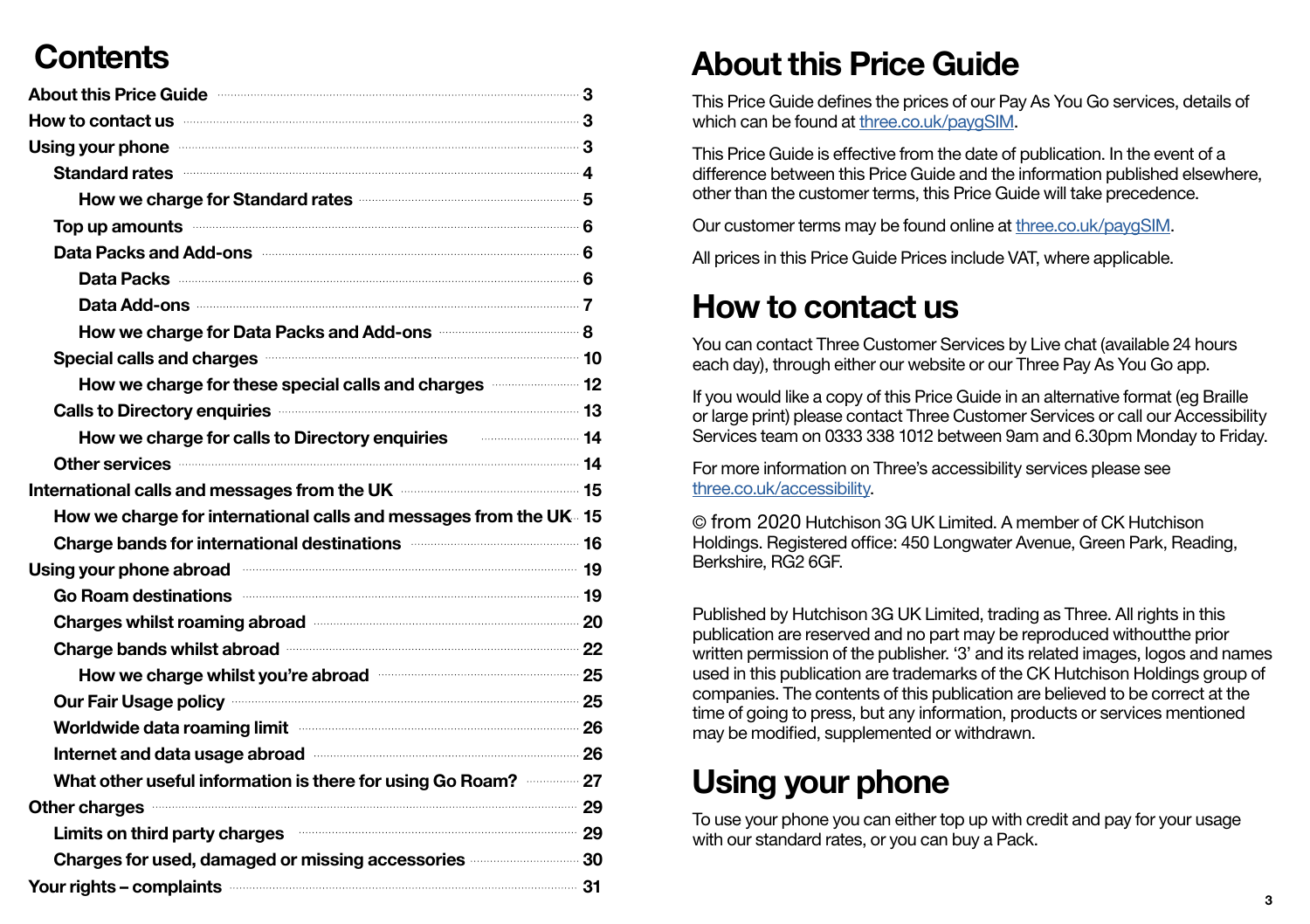Our standard rates for voice calls, texts, data and MMS in the UK are as follows:

|                                                                                                                  | Charge       |
|------------------------------------------------------------------------------------------------------------------|--------------|
| Voice calls to standard UK landlines (starting 01, 02, 03),<br>UK mobiles (any network) and your Three voicemail | 10p/ minute  |
| Texts (excluding SMS shortcodes)                                                                                 | 10p/text     |
| Data                                                                                                             | 5p/MB        |
| <b>MMS</b>                                                                                                       | 40p/ message |

If within a 180 days you have not made any chargeable events or activities (for example, made telephone calls, sent text or photo messages, accessed content using the internet or any other Three Services for which a charge is made), we may also suspend our Services or disconnect you.

### <span id="page-2-0"></span>**Standard rates How we charge for Standard rates**

- Call durations are rounded up to the nearest minute and are charged per minute.
- Charges for individual voice calls are rounded to the nearest tenth of a penny.
- We charge for data sent and received. Amounts are calculated to the nearest kilobyte (kB).
- Charges are taken from your Pay As You Go credit or from any allowance you have.
- Each text message can accommodate up to 160 characters. Long messages will be sent across numerous text messages and these will be charged separately.
- Where a message contains nonstandard characters (such as emojis), the message may be sent as an MMS. Separate charges apply for MMS.
- When you send messages to several recipients at the same time you will be charged separately for each recipient.
- Call Return calls (when you return a call directly to someone who has left a voicemail message, by keying # at the end of the message) are charged at your standard rates as if you had made the call directly. Any call-barring restrictions you have will also apply.
- You can only return one call directly from the voicemail service. As soon as you finish the call you will be disconnected and will have to redial into voicemail if you wish to continue listening to your voicemail.
- If you divert your incoming calls to another number, we'll charge you for each redirected call. The cost of the redirected call depends on the type of number you're calling.
- We may end any calls that you make that are longer than 2 hours' duration, in order to prevent you from incurring excessive, inadvertent costs. If this does happen, and you wish to continue your call, please redial.

For details of how we charge for special charges, calls to directory enquiries, when making international calls and sending texts from the UK, and for using your phone abroad, refer to the appropriate section in this guide**.**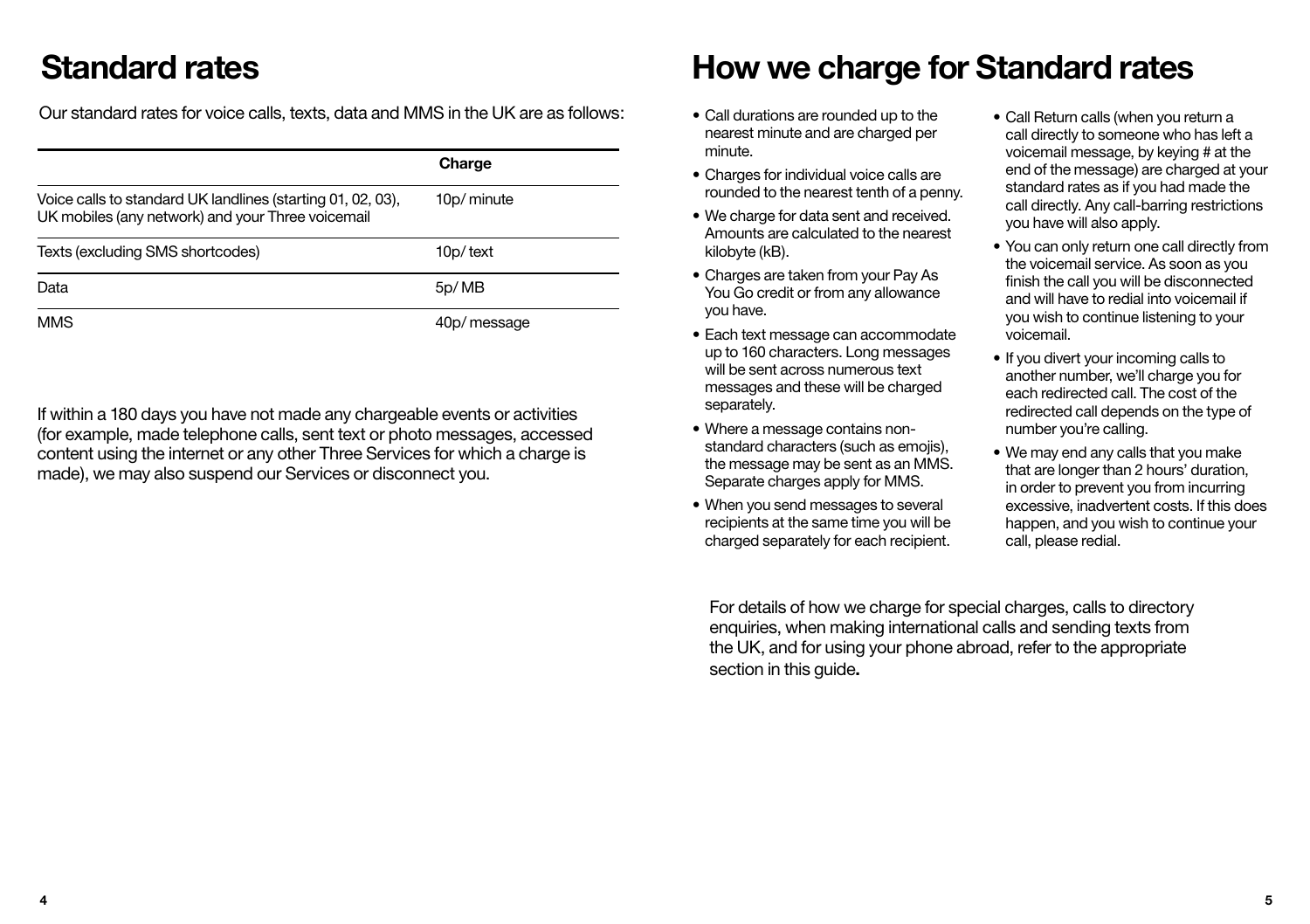### **Top-up amounts**

**Top-up credit is available in the following amounts:**

|                         |  | £5 £10 £15 £20 £25 £27.50 |
|-------------------------|--|---------------------------|
| £30 £35 £40 £50 £60 £90 |  |                           |

### **Data Packs and Add-ons**

Our Data Packs give you an allowance of data, plus voice minutes and texts and offer greater value for money. If you've used all the data allowance in your Pack, you can buy a Data Add-on.

### **Data Packs**

| <b>Name</b>                | <b>Duration</b> | Price | <b>Data</b>      | <b>Mins/texts</b> |
|----------------------------|-----------------|-------|------------------|-------------------|
| <b>6GB Data Pack</b>       | 24 months       | £10   | 6GB              |                   |
| <b>8GB Data Pack</b>       | 1 month         | £10   | 8GB              |                   |
| 25GB Data Pack             | 1 month         | £15   | 25GB             |                   |
| 50GB Data Pack             | 1 month         | £20   | <b>50GB</b>      | Ŝ                 |
| <b>Unlimited Data Pack</b> | 1 month         | £35   | <b>Unlimited</b> |                   |

6GB Data Pack available on a 24 month minimum term, from selected resellers only.

Data Packs can be used in the UK to create personal hotspots. For details of how Data Packs can be used when roaming abroad, see "Using your phone abroad".

### **Data Add-ons**

**If you've used all the data allowance in your Pack, you can buy a Data Add-on.** 

| <b>Name</b>       | <b>Duration</b> | Price | Data             |
|-------------------|-----------------|-------|------------------|
| 1 Day Data Add-on | 1 day           | £5    | <b>Unlimited</b> |
| 1GB Data Add-on   | 1 month         | £5    | 1 <sub>GB</sub>  |
| 3GB Data Add-on   | 1 month         | £7    | 3GB              |
| 6GB Data Add-on   | 1 month         | £8    | 6GB              |

1 day Add-ons start on activation and last for 24 hours.

A Data Add-on can only be applied when a Data Pack is active.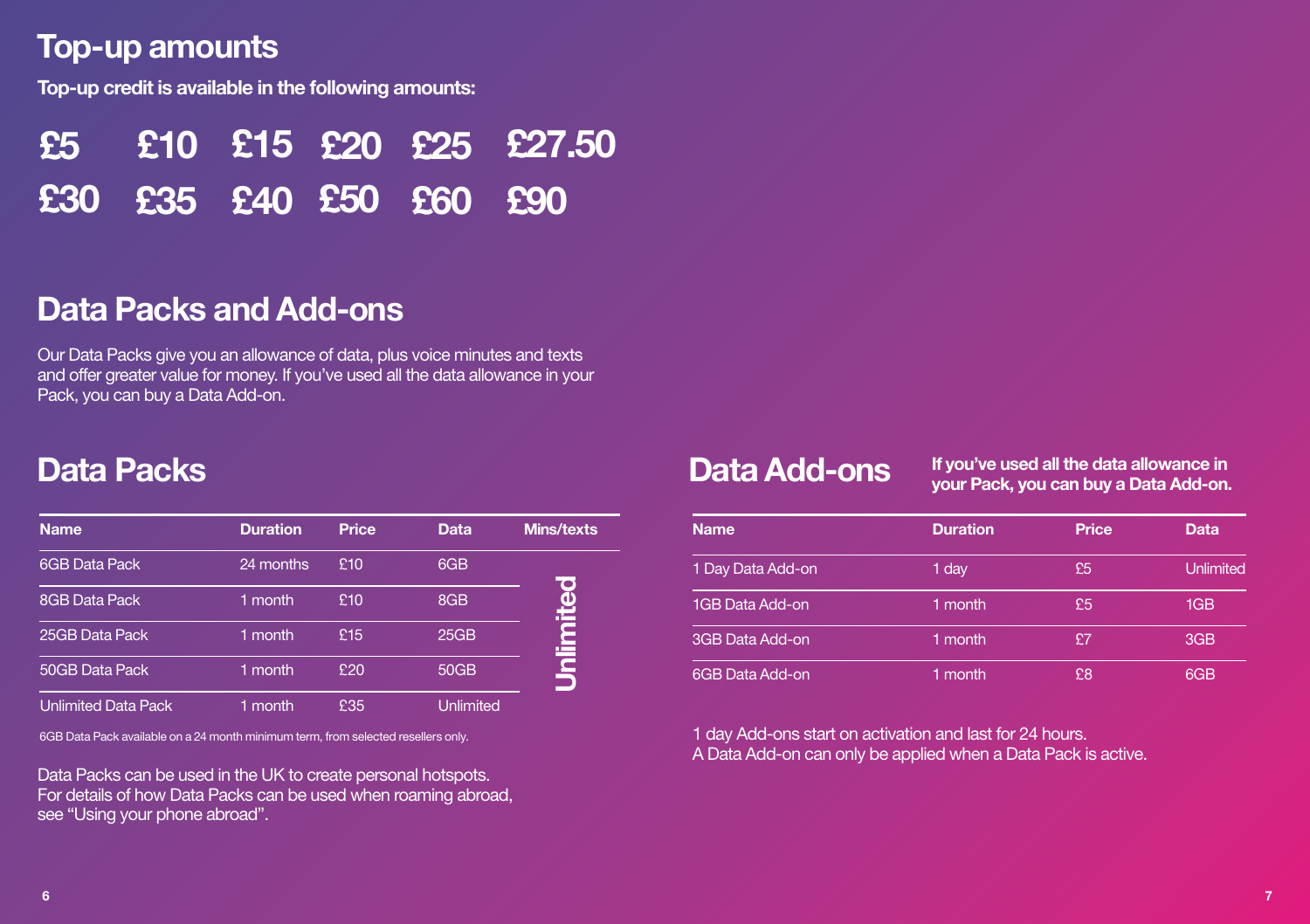### <span id="page-4-0"></span>**How we charge for Data Packs and Add-ons**

- Unlimited data with a Data Pack or Data Add-on means you have unlimited data. There are no hidden "fair use policies" within the UK. See "Using your phone abroad" for details of what this means when abroad.
- Data will always be consumed from a Data Add-on (if you have one), or Data Pack before any available credit is used.
- Data usage is calculated based on the amount of data that travels over the data network. Please note that usage may include re-sent data packets and packets added to control the flow of data over the network.
- Each text message can accommodate up to 160 characters. Long messages will be sent across numerous text messages and these will be deducted from any allowance or charged separately.
- Where a message contains non-standard characters (such as emojis), the message may be sent as an MMS. Separate charges apply for MMS.
- When you send messages to several recipients at the same time you will be charged separately for each recipient.
- Call Return calls (when you return a call directly to someone who has left a voicemail message, by keying # at the end of the message) are charged at your standard rates or deducted from any Add-on allowance, as if you had made the call directly. Any call-barring restrictions you have will also apply.
- You can only return one call directly from the voicemail service. As soon as you finish the call you will be disconnected and will have to redial into voicemail if you wish to continue listening to your voicemail.
- If you divert your incoming calls to another number, we'll charge you for each redirected call. The cost of the redirected call depends on the type of number you're calling.
- We may end any calls that you make that are longer than 2 hours' duration, in order to prevent you from incurring excessive, inadvertent costs. If this does happen, and you wish to continue your call, please redial.

• What we mean by a calendar month One calendar month is the length of time from a date in any month to the same date in the following month. When activation occurs on the last day of the month and the following month has fewer days, the calendar month ends on the last day of that month.

> Packs expire one day before the end of the calendar month at 11:59pm

- A 1-month Pack activated at 3:30pm on 10 January will last until 11:59pm on 9 February.
- A 1-month Pack activated at 3:30pm on 30 or 31 January will last until 11:59pm on 28 February (29 February in a leap year).

Add-ons expire one calendar month later at one minute before the activation time

- A 1-month Add-on activated at 3:30pm on 10 January will last until 3:29pm on 10 February.
- A 1-month Add-on activated at 3:30pm on 30 or 31 January will last until 3:29pm on 28 February (29 February in a leap year).
- Your credit will be consumed for any usage you make in the limited time between purchase of a Data Pack or Add-on, and it taking effect. This will be:
	- Data: A maximum of 5MB or 10 minutes, which ever happens first.
	- Voice: A maximum of 5 minutes or the end of the current call, whichever happens first

If you don't have any credit, usage will not be permitted until your Data Pack or Add-on takes effect. We will let you know when the Pack or Add-on has been applied, but you can also check this on the Three Pay As You Go App.

### **Data Packs and Add-ons cannot be used for the following purposes:**

- International calls and messages from the UK
- Premium rate calls and messages (including text shortcode messages)
- Reverse charges
- Message alert services
- Directory services calls
- Non-geographic numbers (starting 087, 084) and special numbers (090, 070)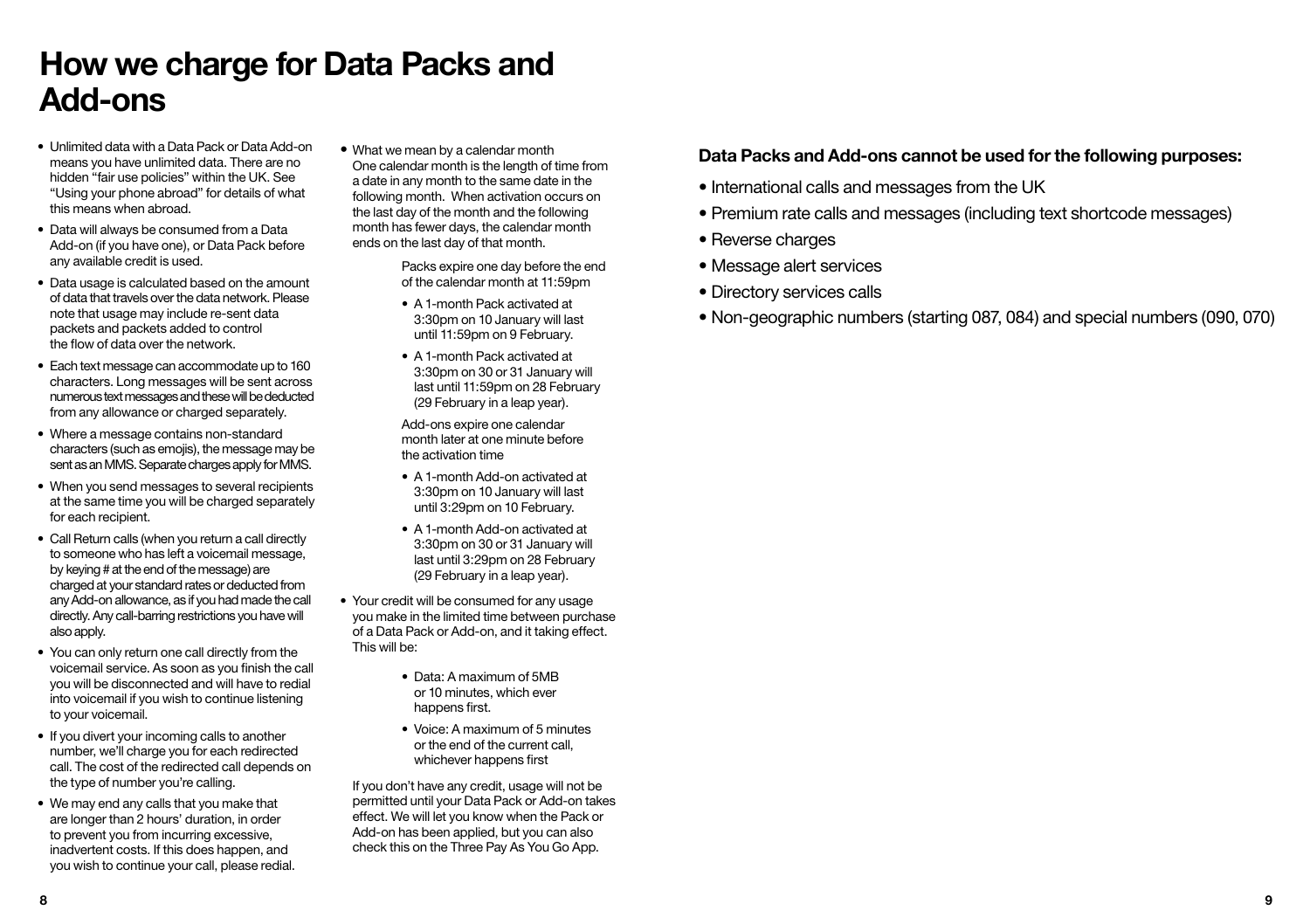### <span id="page-5-0"></span>**Charges for calls from the UK to Special Numbers**

Some calls and other services within the UK fall outside our standard rates and aren't included in any allowances you may have. They're shown below.

If you'd like to know about specific numbers and to check the specific price of any call, please go to [three.co.uk/specialcall](http://three.co.uk/specialcall)

| Number/ prefix Price                                                                                 | Price                         |
|------------------------------------------------------------------------------------------------------|-------------------------------|
| 0800 and 0808 number                                                                                 | Free                          |
| UK calls to Three Customer Services<br>(333) and Pay As You Go top up/<br>balance enquiry (444, 555) | Free                          |
| 999                                                                                                  | Free                          |
| 112                                                                                                  | Free                          |
| <b>NHS 111</b>                                                                                       | Free                          |
| 101 single non-emergency                                                                             | Free                          |
| 105 National power emergency                                                                         | Free                          |
| 05 corporate numbers and IP phones, 082                                                              | 10.2p to 15.3p/ minute        |
| 084/087                                                                                              | 45p/ minute Access<br>charge* |

\* The Service charge is set by the company you're calling (they'll tell you this).

The total cost of the call is the Access Charge plus the Service Charge. See how we charge (below).

Non-standard 07 numbers

| 0740659 / 074060 / 074061 / 074062 / 0740671 - 9 /    | 10p/ minute                                         |
|-------------------------------------------------------|-----------------------------------------------------|
| 074176 / 074181 / 074185 / 074411 / 074414 / 074515 / |                                                     |
| 075200 / 075201 / 075203 / 075204 / 075205 / 075207 / |                                                     |
| 075208 / 075209 / 075370 / 075373 / 075375 / 075376 / |                                                     |
| 075377 / 075378 / 075379 / 075580 / 075581 / 075582 / |                                                     |
| 075590 / 075591 / 075592 / 075593 / 075594 / 075595 / |                                                     |
| 075596 / 075597 / 075598 / 075710 / 075718 / 075890 / |                                                     |
| 075891 / 075892 / 075893 / 075898 / 075899 / 077001 / |                                                     |
| 077442 / 077443 / 077444 / 077445 / 077446 / 077447 / |                                                     |
| 077448 / 077449 / 077552/ 077553 / 077554 / 077555 /  |                                                     |
| 078220 / 078221 / 078223 / 078224 / 078225 / 078226 / |                                                     |
| 078227 / 078229 / 078644 / 078727 / 078730 / 078744 / |                                                     |
| 078745 / 078920 / 078922 / 078925 / 078930 / 078931 / |                                                     |
| 078933 / 078938 / 078939 / 079111 / 079112 / 079117 / |                                                     |
| 079118 / 079245 / 079246 / 079780 / 079781 / 079784 / |                                                     |
| 079785 / 079786 / 079788 / 079789                     |                                                     |
|                                                       | $\bigcap_{n=1}^{\infty}$ . $\bigcap_{n=1}^{\infty}$ |

Voice calls made from the UK to international numbers – See page 15

| 0087 and 0088 (satellite calls)                                                                                                       | Up to £7.66                                                                                                                   |
|---------------------------------------------------------------------------------------------------------------------------------------|-------------------------------------------------------------------------------------------------------------------------------|
| 076 pager                                                                                                                             | £1.22/ call plus<br>85.8p/ minute                                                                                             |
| Personal number 070 band 1                                                                                                            | 30.6p/ minute                                                                                                                 |
| Personal number 070 band 2                                                                                                            | £1.04/ minute                                                                                                                 |
| Personal number 070 band 3                                                                                                            | £1.22/ call plus<br>85.5p/ minute*                                                                                            |
| Premium rate (090, 091, 098) -<br>Bands A, B, C, D, E<br>** Visit three.co.uk/nts to check the cost of calls to a<br>specific number. | Charges vary*<br>The total cost of the call is<br>the Access charge plus the<br>Service Charge. (See how<br>we charge below.) |
| Relay UK calls to emergency numbers<br>using 18000 or 18001 999 or 18001 112                                                          | Free                                                                                                                          |

\* Both charges apply from the start of the call.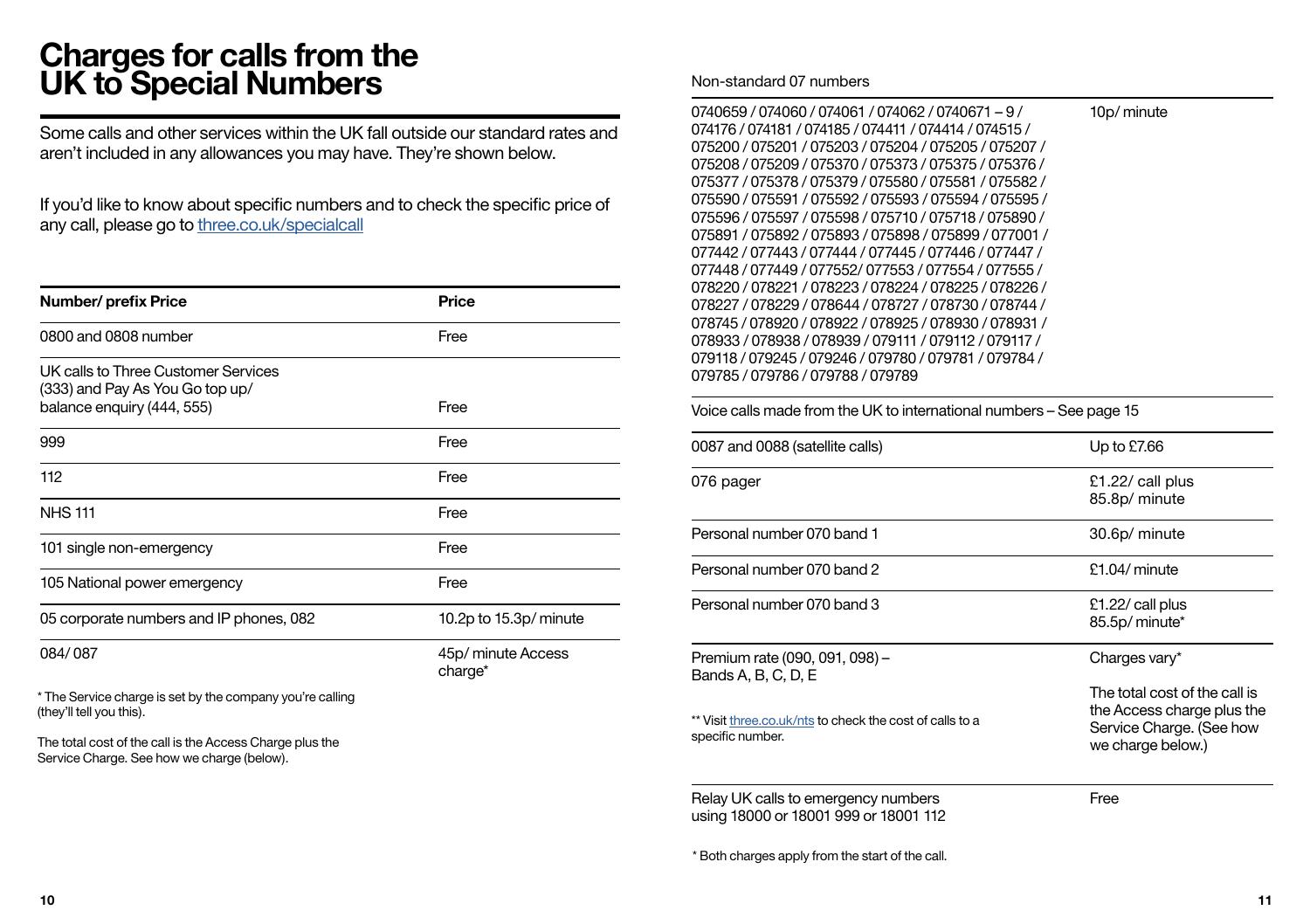<span id="page-6-0"></span>

| Free                                                                                                                                                                 | <b>Calls</b>                                    |
|----------------------------------------------------------------------------------------------------------------------------------------------------------------------|-------------------------------------------------|
| These will come out of any<br>available allowance of voice<br>minutes or, if credit is being<br>used, will be charged at a<br>discounted rate of no less<br>than 25% | There are n<br>reflect the f<br>can be four     |
| A 25% discount will using<br>be applied to the standard<br>rates set out on page 17.                                                                                 | Number/pr<br>National 11                        |
| These will come out of any<br>available allowance of voice<br>minutes or, if credit is being<br>used, will be charged at a<br>discounted rate of no less<br>than 25% | The total cost<br>Service Chard<br>See how we c |
| 10.2p/ minute                                                                                                                                                        | Internationa                                    |
|                                                                                                                                                                      | The total cost<br>Service Chard                 |
|                                                                                                                                                                      | See how we c                                    |
|                                                                                                                                                                      |                                                 |

### **Calls to Directory enquiries**

nany different directory enquiry services and the table below does not full list of available services. Call charges for other directory services nd online at [three.co.uk/nts](http://three.co.uk/nts)

| Number/prefix                                                                                                                        | Price                                                                                                |
|--------------------------------------------------------------------------------------------------------------------------------------|------------------------------------------------------------------------------------------------------|
| National 118333 multi-search                                                                                                         | 45p/ minute Access<br>charge.                                                                        |
| The total cost of the call is the Access charge plus the<br>Service Charge plus the connection charge.<br>See how we charge (below). | 10p/ minute (after<br>the first minute)<br>Service charge (set<br>by the company<br>you're calling). |
|                                                                                                                                      | £3.60 to connect.                                                                                    |
| International 118313 multi-search                                                                                                    | 45p/ minute Access<br>charge.                                                                        |
| The total cost of the call is the Access charge plus the<br>Service Charge plus the connection charge.<br>See how we charge (below). | 10p/ minute (after the<br>first minute)<br>Service charge (set<br>by the company<br>you're calling). |
|                                                                                                                                      | £3.60 to connect                                                                                     |
| Directory services for people with<br>disabilities 195 multi-search.                                                                 | Free to call 195 for<br>Three's registered users.                                                    |

### **How we charge for these special calls and charges**

For calls to numbers starting 084, 087, 09:

- The Access Charge has a one minute minimum charge.
- Call durations are rounded up to the nearest minute and are charged per minute

Charges are not included in any allowance you may have and are taken from your Pay As You Go credit.

If the 195 operator then connects you to a number you've searched for, your call will be charged at the standard rate for your price plan, or will come out of any available allowance you have.

Free text message with the number(s) you've requested.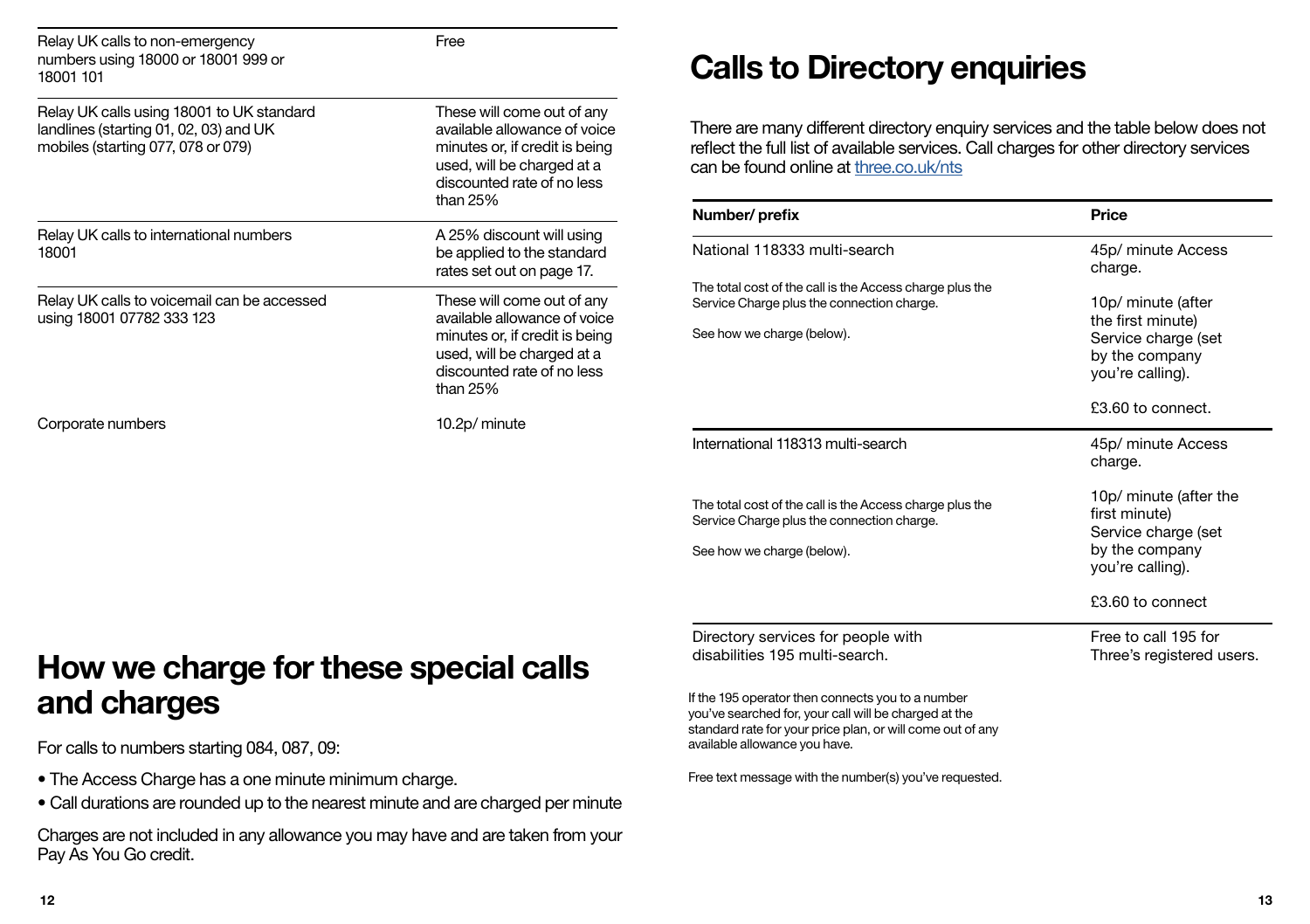### <span id="page-7-0"></span>**How we charge for calls to Directory enquiries**

For calls to Directory enquiries numbers:

- The Access Charge has a one minute minimum charge.
- Call durations are rounded up to the nearest minute and are charged per second.

Call charges for other directory services can be found online at [three.co.uk/nts](http://three.co.uk/nts)

Charges are not included in any allowance you may have and are taken from your Pay As You Go credit.

### **Other services**

| <b>Service</b>                                                                                                                                                                                                                                                 | Price                                                                                                                                                                                                                                                            |
|----------------------------------------------------------------------------------------------------------------------------------------------------------------------------------------------------------------------------------------------------------------|------------------------------------------------------------------------------------------------------------------------------------------------------------------------------------------------------------------------------------------------------------------|
| Text delivery report                                                                                                                                                                                                                                           | 1.2p/ request                                                                                                                                                                                                                                                    |
| Change of phone number                                                                                                                                                                                                                                         | £10.21                                                                                                                                                                                                                                                           |
| SMS short codes*<br>* Mobile text Short codes are 5 or 6 digits<br>long and usually begin with a 6, 7 or 8.<br>These are often used to pay for new<br>features in apps, to donate to charity,<br>to enter competitions and to download<br>games and ringtones. | SMS Short codes are<br>classed as a Premium<br>Rate Service. The cost<br>varies, depending on the<br>promoter's terms and<br>conditions, which should<br>always be checked to<br>find out the exact cost, as<br>this will vary with the<br>promoter and service. |

### **Calls from the UK or abroad to international special numbers**

Calls made to special numbers in 19.5p/ minute Isle of Man and Channel Islands

074184 / 074520 / 074521 / 074522 / 074523 / 074524 / 075090 / 075091 / 075092 / 075093 / 075094 / 075095 / 075096 / 075097 / 07624 / 077003 / 077007 / 077008 / 07781 / 077977 / 077978 / 077979 / 078297 / 078298 / 078299 / 07839 / 078391 / 078392 / 078397 / 078398 / 079240 / 079241 / 079242 / 079243 / 079244/ 079247 / 079248 / 079370 / 079371 / 079372 / 079373 / 079374 / 079375 / 079376 / 079377 / 079378 / 079379 / 07781

Voice calls made to other international special numbers Where are you calling?<br>
three couk/specialnumbers?<br>  $\frac{1}{2}$  are couk/specialnumbers? three.co.uk/specialnumbers3

### **International calls and messages from the UK**

If you're using your device to call or send messages to an international number from the UK, the cost will depend on which country you're contacting. You won't be charged to receive a call from an international number when in the UK.

The band for each destination is listed in the table on pages 16 to 18.

| <b>Band</b> | <b>Voice Call</b><br>(per minute) | <b>SMS</b><br>(per text) | <b>MMS</b><br>(per message) |
|-------------|-----------------------------------|--------------------------|-----------------------------|
|             | 3p                                | 6.2p                     | 40 <sub>p</sub>             |
|             | 19.5 <sub>p</sub>                 | 25.2p                    | 40 <sub>p</sub>             |
| 3           | £1.50                             |                          |                             |

### **How we charge for standard international calls and messages from the UK**

• Call durations are rounded up to the nearest minute and are charged per minute.

• International calls and messages from the UK are not included in any allowance you may have, and charges are taken from your Pay As You Go credit.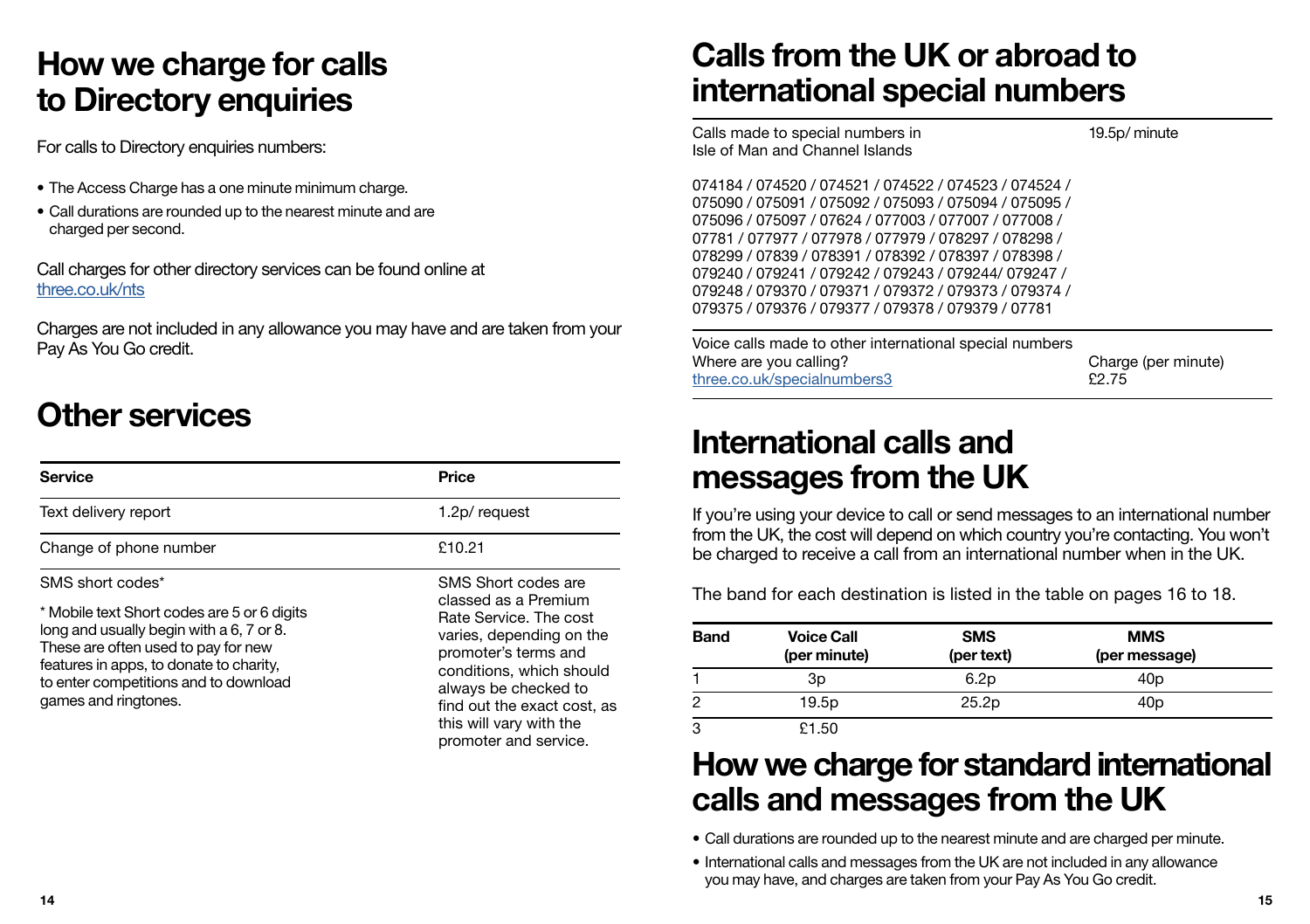### <span id="page-8-0"></span>**Charge bands for international destinations**

| <b>Destinations</b>               | Voice          | Text           | <b>Destinations</b>                | Voice          | Text           | <b>Destinations</b>       | Voice          | Text                 | <b>Destinations</b>    |                | Voice<br>Text  |
|-----------------------------------|----------------|----------------|------------------------------------|----------------|----------------|---------------------------|----------------|----------------------|------------------------|----------------|----------------|
|                                   |                |                |                                    |                |                |                           |                |                      |                        |                |                |
| <b>Afghanistan</b>                | 3              | $\overline{2}$ | <b>Bulgaria</b>                    |                | и              | <b>French West Indies</b> | 3              | $\overline{2}$       | Kenya                  | 3              | $\overline{2}$ |
| <b>Aland Islands</b>              | $\overline{2}$ | 1              | <b>Burkina Faso</b>                | 3              | $\overline{2}$ | Gabon                     | 3              | $\overline{2}$       | <b>Kosovo</b>          | 3              | $\overline{2}$ |
| <b>Albania</b>                    | 3              | $\overline{2}$ | Cambodia                           | 3              | $\overline{2}$ | Gambia                    | 3              | $\overline{2}$       | <b>Kuwait</b>          | 3              | $\overline{2}$ |
| <b>Algeria</b>                    | 3              | $\overline{2}$ | Cameroon                           | 3              | $\overline{2}$ | Georgia                   | 3              | $\overline{2}$       | <b>Kyrgyz Republic</b> | 3              | $\overline{2}$ |
| <b>American Samoa</b>             | 3              | $\overline{2}$ | Canada                             |                | $\overline{2}$ | Germany                   | 1              | -1                   | Laos                   | 3              | $\overline{2}$ |
| Andorra                           | 3              | $\overline{2}$ | <b>Canary Islands</b>              | 3              | $\overline{2}$ | Ghana                     | 3              | $\overline{2}$       | Latvia                 |                | -1             |
| Angola                            | 3              | $\overline{2}$ | <b>Cape Verde</b>                  | 3              | $\overline{2}$ | Gibraltar                 | $\overline{2}$ | -1                   | Lebanon                | 3              | $\overline{2}$ |
| <b>Anguilla</b>                   | 3              | $\overline{2}$ | <b>The Cayman Islands</b>          | 3              | $\overline{2}$ | Greece                    | $\overline{2}$ | -1                   | Lesotho                | 3              | $\overline{2}$ |
| <b>Antigua and Barbuda</b>        | 3              | $\overline{2}$ | Chad                               | 3              | $\overline{2}$ | Greenland                 | 3              | $\overline{2}$       | Liberia                | 3              | $\overline{2}$ |
| <b>Argentine Republic</b>         | 3              | $\overline{2}$ | <b>Chile</b>                       | 3              | $\overline{2}$ | Grenada                   | 3              | $\overline{2}$       | Libya                  | 3              | $\overline{2}$ |
| <b>Armenia</b>                    | 3              | $\overline{2}$ | China                              | 1              | $\overline{2}$ | Guadeloupe                | $\overline{2}$ | H.                   | Liechtenstein          | $\overline{2}$ | -1             |
| <b>Aruba</b>                      | 3              | $\overline{2}$ | Colombia                           | 3              | $\overline{2}$ | Guatemala                 | 3              | $\overline{2}$       | Lithuania              |                |                |
| <b>Ascension</b>                  | 3              | $\overline{2}$ | <b>Congo (Democratic Republic)</b> | 3              | $\overline{2}$ | <b>Guernsey</b>           | $\overline{2}$ | 1                    | Luxembourg             | $\overline{2}$ |                |
| <b>Australia</b>                  | 1              | $\overline{2}$ | <b>Costa Rica</b>                  | 3              | $\overline{2}$ | Guinea                    | 3              | $\overline{2}$       | <b>Macau</b>           | 3              | $\overline{2}$ |
| <b>Austria</b>                    | $\overline{2}$ | 1              | Croatia                            | $\overline{2}$ |                | Guyana                    | 3              | $\overline{2}$       | Macedonia              | 3              | $\overline{2}$ |
| Azerbaijan                        | 3              | $\overline{2}$ | Cuba                               | 3              | $\overline{2}$ | <b>Haiti</b>              | 3              | $\overline{2}$       | Madagascar             | 3              | $\overline{2}$ |
| <b>Azores</b>                     | 3              | $\overline{2}$ | Cyprus                             |                | м              | <b>Honduras</b>           | 3              | $\overline{2}$       | <b>Madeira</b>         | з              | $\overline{2}$ |
| <b>Bahamas</b>                    | 3              | $\overline{2}$ | <b>Cyprus (North)</b>              | 3              | $\overline{2}$ | <b>Hong Kong</b>          | 3              | $\overline{2}$       | <b>Malawi</b>          | 3              | $\overline{2}$ |
| <b>Bahrain (State of)</b>         | 3              | $\overline{2}$ | <b>Czech Republic</b>              | $\overline{2}$ | и              | Hungary                   | $\overline{2}$ | $\blacktriangleleft$ | <b>Malavsia</b>        | 3              | $\overline{2}$ |
| <b>Balearic Islands</b>           | 3              | $\overline{2}$ | <b>Denmark</b>                     | $\overline{2}$ | и              | Iceland                   | $\overline{2}$ | -1                   | <b>Maldives</b>        | 3              | $\overline{2}$ |
| <b>Bangladesh</b>                 | 1              | $\overline{2}$ | The Commonwealth of Dominica       | 3              | $\overline{2}$ | India                     | 1              | $\overline{2}$       | <b>Mali</b>            | 3              | $\overline{2}$ |
| <b>Barbados</b>                   | 3              | $\overline{2}$ | <b>The Dominican Republic</b>      | 3              | $\overline{2}$ | Indonesia                 | 3              | $\overline{2}$       | <b>Malta</b>           | $\overline{2}$ |                |
| <b>Belarus</b>                    | 3              | $\overline{2}$ | <b>Ecuador</b>                     | 3              | $\overline{2}$ | <b>Iran</b>               | 3              | $\overline{2}$       | <b>Martinique</b>      | $\overline{2}$ | -1             |
| <b>Belgium</b>                    | $\overline{2}$ | 1              | Egypt                              | 3              | $\overline{2}$ | Irag                      | 3              | $\overline{2}$       | <b>Mauritania</b>      | 3              | $\overline{2}$ |
| <b>Belize</b>                     | 3              | $\overline{2}$ | <b>El Salvador</b>                 | з              | $\overline{2}$ | Ireland                   | $\overline{2}$ | $\blacktriangleleft$ | <b>Mauritius</b>       | 3              | $\overline{2}$ |
| <b>Benin</b>                      | 3              | $\overline{2}$ | <b>Equatorial Guinea</b>           | 3              | $\overline{2}$ | <b>Isle of Man</b>        | $\overline{2}$ | -1                   | <b>Mavotte</b>         | 3              | $\overline{2}$ |
| <b>Bermuda</b>                    | 3              | $\overline{2}$ | Estonia                            | $\overline{2}$ | и              | <b>Israel</b>             | 3              | $\overline{2}$       | <b>Mexico</b>          | 3              | $\overline{2}$ |
| <b>Bhutan</b>                     | 3              | $\overline{2}$ | <b>Ethiopia</b>                    | 3              | $\overline{2}$ | Italy                     |                | и                    | <b>Moldova</b>         | 3              | $\overline{2}$ |
| <b>Bolivia</b>                    | 3              | $\overline{2}$ | <b>Faroe Islands</b>               | 3              | $\overline{2}$ | <b>Ivory Coast</b>        | 3              | $\overline{2}$       | <b>Monaco</b>          | $\overline{2}$ | -1             |
| <b>Bosnia and Herzegovina</b>     | 3              | $\overline{2}$ | Fiji                               | 3              | $\overline{2}$ | Jamaica                   | 3              | $\overline{2}$       | <b>Mongolia</b>        | 3              | $\overline{2}$ |
| <b>Botswana</b>                   | 3              | $\overline{2}$ | <b>Finland</b>                     | $\overline{2}$ | и              | Japan                     | 3              | $\overline{2}$       | Montenegro             | 3              | $\overline{2}$ |
| <b>Brazil</b>                     | 3              | $\overline{2}$ | France                             |                |                | Jersey                    | $\overline{2}$ | 1                    | <b>Montserrat</b>      | 3              | $\overline{2}$ |
| <b>The British Virgin Islands</b> | 3              | $\overline{2}$ | <b>French Guiana</b>               | 2              |                | Jordan                    | 3              | $\overline{2}$       | <b>Morocco</b>         | 3              | $\overline{2}$ |
| <b>Brunei Darussalam</b>          | 3              | $\overline{2}$ | <b>French Polynesia</b>            | 3              | $\overline{2}$ | <b>Kazakhstan</b>         | 3              | $\overline{2}$       | <b>Mozambique</b>      | 3              | $\overline{2}$ |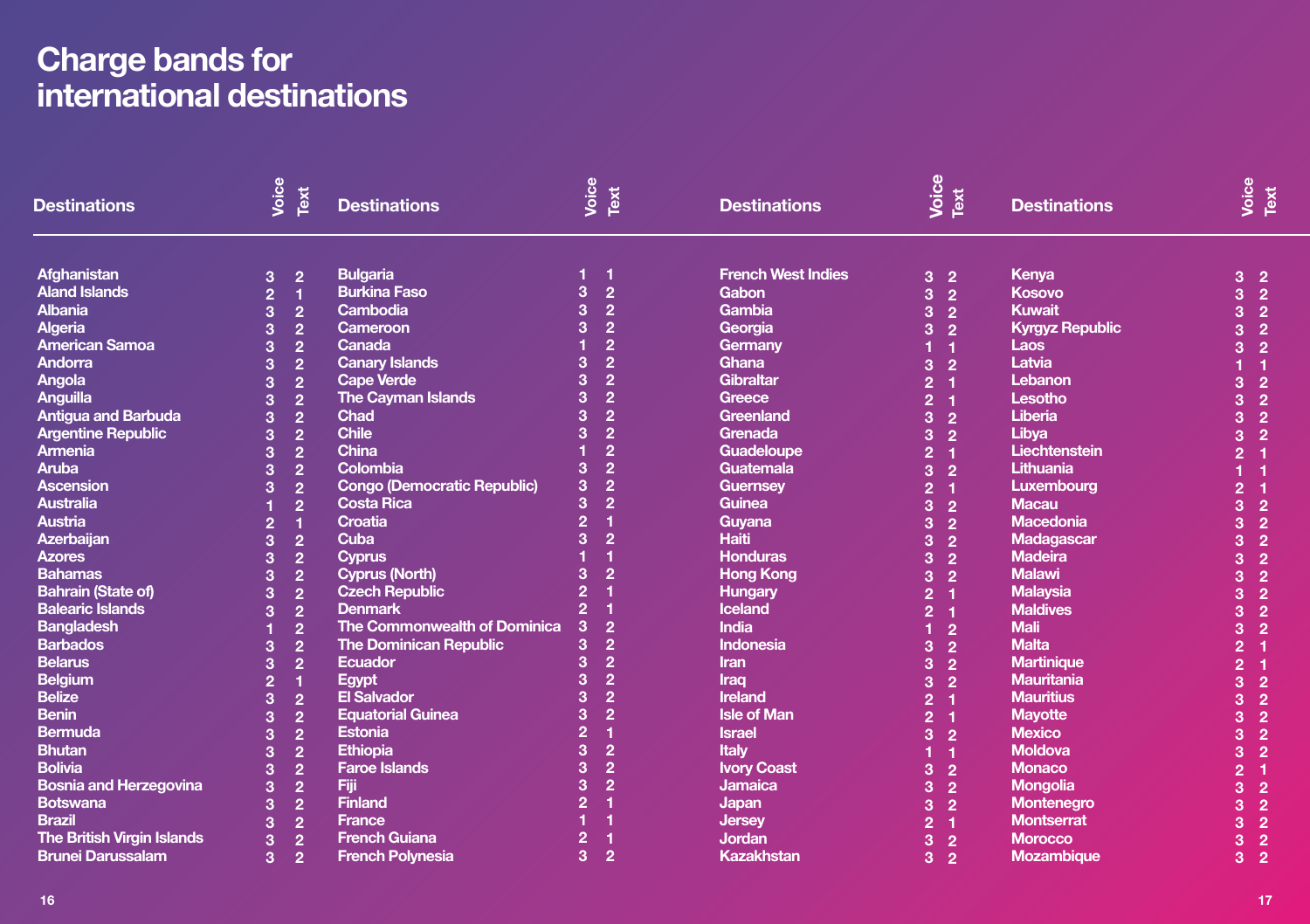### <span id="page-9-0"></span>**Charge bands for international destinations** (continued)

| <b>Destinations</b>         | Voice                   | Text           | <b>Destinations</b>                 | Voice          | <b>Text</b>    |
|-----------------------------|-------------------------|----------------|-------------------------------------|----------------|----------------|
| <b>Myanmar</b>              | 3                       | $\overline{2}$ | <b>Solomon Islands</b>              | 3              | $\overline{2}$ |
| <b>Namibia</b>              | 3                       | $\overline{2}$ | <b>South Africa</b>                 | 1              | $\overline{2}$ |
| <b>Nepal</b>                | 3                       | $\overline{2}$ | <b>South Korea</b>                  | 3              | $\overline{2}$ |
| <b>Netherlands Antilles</b> | 3                       | $\overline{2}$ | <b>Spain</b>                        | 1              | 1              |
| <b>New Caledonia</b>        | 3                       | $\overline{2}$ | <b>Sri Lanka</b>                    | 3              | $\overline{2}$ |
| <b>New Zealand</b>          | 3                       | $\overline{2}$ | <b>St. Kitts &amp; Nevis</b>        | 3              | $\overline{2}$ |
| <b>Nicaragua</b>            | 3                       | $\overline{2}$ | <b>St. Lucia</b>                    | 3              | $\overline{2}$ |
| <b>Niger</b>                | 3                       | $\overline{2}$ | <b>St. Vincent &amp; Grenadines</b> | 3              | $\overline{2}$ |
| <b>Nigeria</b>              | 3                       | $\overline{2}$ | Sudan                               | 3              | $\overline{2}$ |
| <b>North Cyprus</b>         | 3                       | $\overline{2}$ | <b>Surinam</b>                      | 3              | $\overline{2}$ |
| <b>Norway</b>               | $\overline{2}$          | 1              | <b>Sweden</b>                       | $\overline{2}$ | 1              |
| Oman                        | $\overline{\mathbf{3}}$ | $\overline{2}$ | <b>Switzerland</b>                  | $\overline{2}$ | 1              |
| <b>Pakistan</b>             | 1                       | $\overline{2}$ | <b>Syria</b>                        | 3              | $\overline{2}$ |
| <b>Palestine</b>            | 3                       | $\overline{2}$ | <b>Taiwan</b>                       | 3              | $\overline{2}$ |
| Panama                      | 3                       | $\overline{2}$ | <b>Taiikistan</b>                   | 3              | $\overline{2}$ |
| Papua New Guinea            | 3                       | $\overline{2}$ | <b>Tanzania</b>                     | 3              | $\overline{2}$ |
| <b>Paraguay</b>             | 3                       | $\overline{2}$ | <b>Thailand</b>                     | 3              | $\overline{2}$ |
| Peru                        | 3                       | $\overline{2}$ | <b>The Netherlands</b>              | 1              | 1              |
| <b>Philippines</b>          | 3                       | $\overline{2}$ | <b>Togo</b>                         | 3              | $\overline{2}$ |
| Poland                      | 1                       | 1              | Tonga                               | 3              | $\overline{2}$ |
| Portugal                    | 1                       | 1              | <b>Trinidad and Tobago</b>          | 3              | $\overline{2}$ |
| <b>Puerto Rico</b>          | 3                       | $\overline{2}$ | <b>Tunisia</b>                      | 3              | $\bar{2}$      |
| Qatar                       | 3                       | $\overline{2}$ | <b>Turkey</b>                       | 3              | $\overline{2}$ |
| Réunion                     | $\overline{2}$          | 1              | Turkmenistan                        | 3              | $\overline{2}$ |
| Romania                     | 1                       | 1              | The Turks & Caicos Islands          | 3              | $\overline{2}$ |
| <b>Russia</b>               | 3                       | $\overline{2}$ | Uganda                              | 3              | $\overline{2}$ |
| <b>Rwanda</b>               | 3                       | $\overline{2}$ | <b>Ukraine</b>                      | 3              | $\overline{2}$ |
| Saint Barthélemv            | 3                       | $\overline{2}$ | <b>United Arab Emirates</b>         | 3              | $\frac{2}{2}$  |
| <b>Saint Martin</b>         | 3                       | $\overline{2}$ | <b>Uruguay</b>                      | 3              |                |
| Samoa                       | 3                       | $\overline{2}$ | <b>The US Virgin Islands</b>        | 3              | $\overline{2}$ |
| <b>San Marino</b>           | $\overline{2}$          | 1              | <b>The USA</b>                      | 1              | $\overline{2}$ |
| Saudi Arabia                | 3                       | $\overline{2}$ | <b>Uzbekistan</b>                   | 3              | $\overline{2}$ |
| <b>Senegal</b>              | 3                       | $\overline{2}$ | Vanuatu                             | 3              | $\overline{2}$ |
| <b>Serbia</b>               | 3                       | $\overline{2}$ | <b>Vatican City</b>                 | $\overline{2}$ | 1              |
| <b>Sevchelles</b>           | 3                       | $\overline{2}$ | <b>Venezuela</b>                    | 3              | $\overline{2}$ |
| <b>Sierra Leone</b>         | 3                       | $\overline{2}$ | <b>Vietnam</b>                      | 3              | $\overline{2}$ |
| <b>Singapore</b>            | 3                       | $\overline{2}$ | Yemen                               | 3              | $\overline{2}$ |
| <b>Slovakia</b>             | $\overline{2}$          | 1              | Zambia                              | 3              | $\overline{2}$ |
| <b>Slovenia</b>             | $\overline{2}$          | 1              | <b>Zimbabwe</b>                     | 3              | $\overline{2}$ |

### **Using your phone abroad**

**When you use your phone abroad to call, text and get online, charges depend on the country you are in and the country you are contacting.**

### **Go Roam destinations**

**(Go Roam in Europe and Go Roam Around the World)**

Go Roam lets you roam abroad at no extra cost in more than 70 destinations, whether using your Top-up credit with our standard rates (10p/ minute; 10p/ text; 5p/ MB) or with one of our Packs. To enjoy Go Roam on Pay As You Go with a Pack, all you need to do is convert your Top-up credit into a Pack to get an allowance of voice minutes, texts and data which may be used either in the UK or in our Go Roam destinations. Your allowance and Fair Usage Policy refreshes each calendar month. You can then use the allowance in the UK and any Go Roam destination to call and text the UK, and use the Internet, just like you would back home. Plus, in our Go Roam in Europe destinations you can also use your voice and text allowances to make calls and send texts to local numbers in Go Roam destinations.

Go Roam destinations are shown in the table on page 26.

When dialling international special numbers and in destinations not covered by Go Roam, additional costs will be incurred. How much these are, depend on where you are, and where the person you're contacting is. You can find out more about International Special Numbers on page 11 of this Price Guide.

### **Roaming in other destinations**

If you have purchased a Data Pack or a Data Add-on, your allowance doesn't cover roaming in other destinations. You will need to top up your credit to use your phone in these destinations and usage will be charged according to the table below.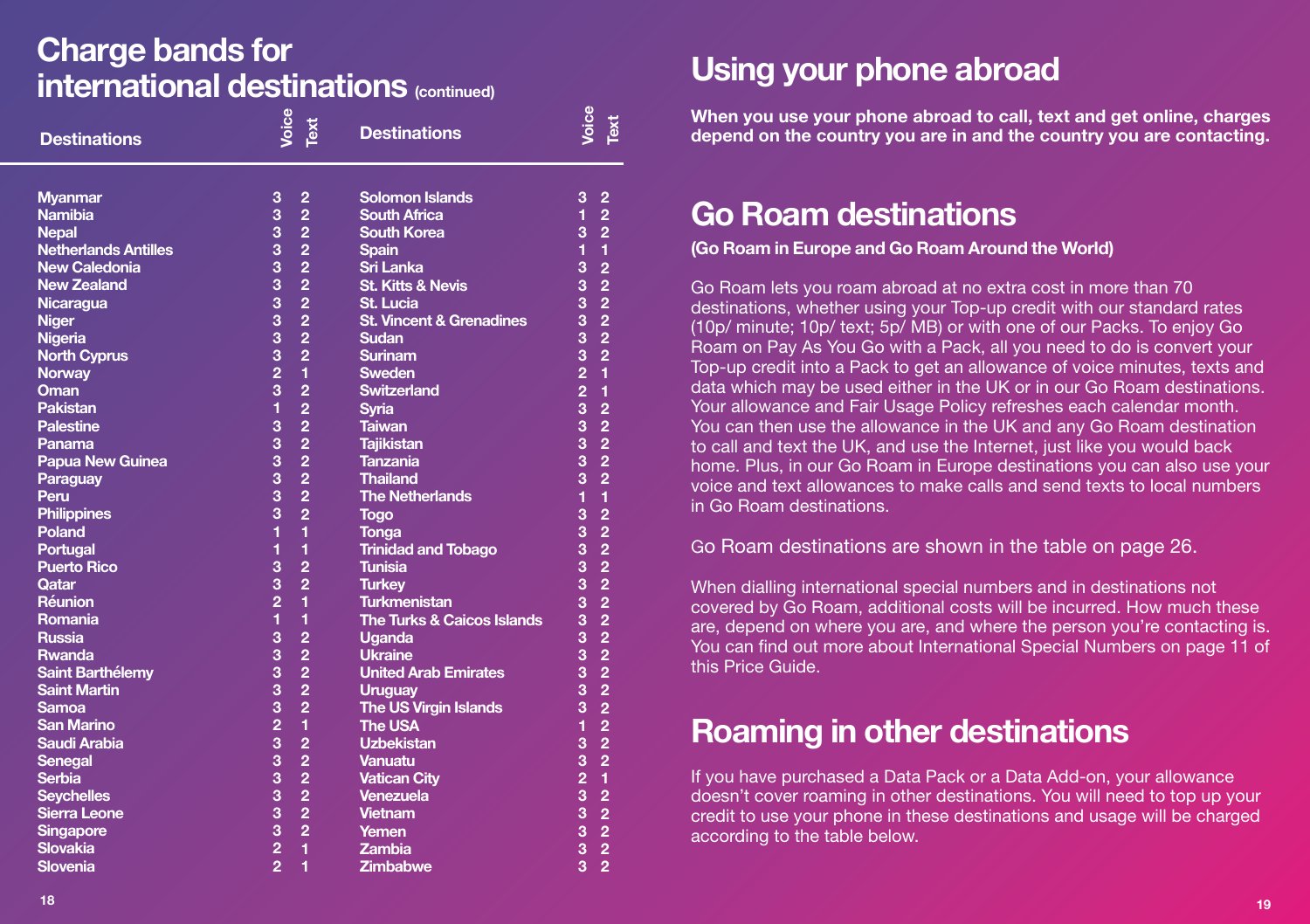## <span id="page-10-0"></span>**Charges whilst roaming abroad**

### **Go Roam charges**

The table below shows how your Top-up credit will be used when you're roaming in a Go Roam destination. If you have a Data Pack or Data Add-on, we've highlighted in grey how your data allowance(s) calls and texts to standard landline and mobile numbers can be used at no extra cost. You'll only be charged if your allowance runs out. And remember, it's free to receive calls, texts (SMS) and photo messages (MMS) in all our Go Roam destinations.

| Band<br>(See table on<br>pages 22 - 24) | Data     | Voice call/text<br>(back to the UK) | Voice call/text<br>(Go Roam<br>in Europe) | Voice call/text<br>(Go Roam<br><b>Around the World)</b> | Voice call/text<br>(Anywhere<br>else in the world) | <b>Voice call</b><br>(receiving) | Receiving<br>a SMS or MMS | Sending<br><b>MMS</b> |
|-----------------------------------------|----------|-------------------------------------|-------------------------------------------|---------------------------------------------------------|----------------------------------------------------|----------------------------------|---------------------------|-----------------------|
|                                         | (per MB) | (per min/per text)                  | (per min/per text)                        | (per min/per text)                                      | (per min/per text)                                 | (per minute)                     | (per message)             | (per message)         |
| Go Roam<br>in Europe                    |          | 10p/min                             | 10p/min<br>10p/SMS                        | £1.40p/min<br>35 <sub>p</sub> /SMS                      | £1.40p/min<br>35p/SMS                              | Free                             | Free                      | 40p/message           |
| 5p<br>Go Roam<br>around the world       |          | 10p/SMS                             | 10p/min<br>10p/SMS                        |                                                         |                                                    |                                  |                           |                       |

### **Other roaming charges**

Data Pack or Data Add-on allowances can't be used to make calls, send texts or use the Internet if you're roaming anywhere else in the world (i.e. travelling outside a Go Roam destination). Usage is always charged and taken from available top up credit. The exact charge depends upon the Roaming Band the country you're in (see table on pages 22 – 24).

| Band<br>(See table on<br>pages 22 - 24) | Data              | Voice call/text<br>(back to the UK/<br>same band) | <b>Voice call/text</b><br>(Go Roam<br>in Europe) | Voice call/text<br>(Go Roam<br>Around the World) | Voice call/text<br>(Anywhere<br>else in the world) | Voice call<br>(receiving) | Receiving<br>a SMS or MMS | Sending<br><b>MMS</b> |
|-----------------------------------------|-------------------|---------------------------------------------------|--------------------------------------------------|--------------------------------------------------|----------------------------------------------------|---------------------------|---------------------------|-----------------------|
|                                         | (per MB)          | (per min/per text)                                | (per min/per text)                               | (per min/per text)                               | (per min/per text)                                 | (per minute)              | (per message)             | (per message)         |
|                                         | -                 | 10p/4p                                            | £1.40 / 4p                                       | £1.40 / 4p                                       | £1.40 / 4p                                         | 0.9 <sub>p</sub>          |                           |                       |
|                                         | 10 <sub>p</sub>   | £1.40 / 35p                                       | £1.40 / 35p                                      | £1.40 / 35p                                      | £1.40 / $35p$                                      | 99 <sub>p</sub>           |                           |                       |
|                                         | £3                | £2/35p                                            | £2 / 35p                                         | £2 / 35p                                         | £2 / 35p                                           | £1.25                     | Free                      | 40p/message           |
| ີ                                       | £6                | £3/35p                                            | £3/35p                                           | £3/35p                                           | £3 / 35p                                           | £1.25                     |                           |                       |
|                                         | $\qquad \qquad =$ | £3/50p                                            | £3/50p                                           | £3/50p                                           | £3/50p                                             | £1.25                     |                           |                       |

Data Packs and Add-ons can be used when roaming in different destinations according to the table below. Fair use policies will apply when roaming in our Go Roam destinations.

|                  | Go Roam<br>in Europe | Go Roam<br><b>Around the World</b> | Roaming in<br>other destinations |
|------------------|----------------------|------------------------------------|----------------------------------|
| Data             | Yes                  | Yes                                | No                               |
| Personal hotspot | Yes                  | No                                 | No                               |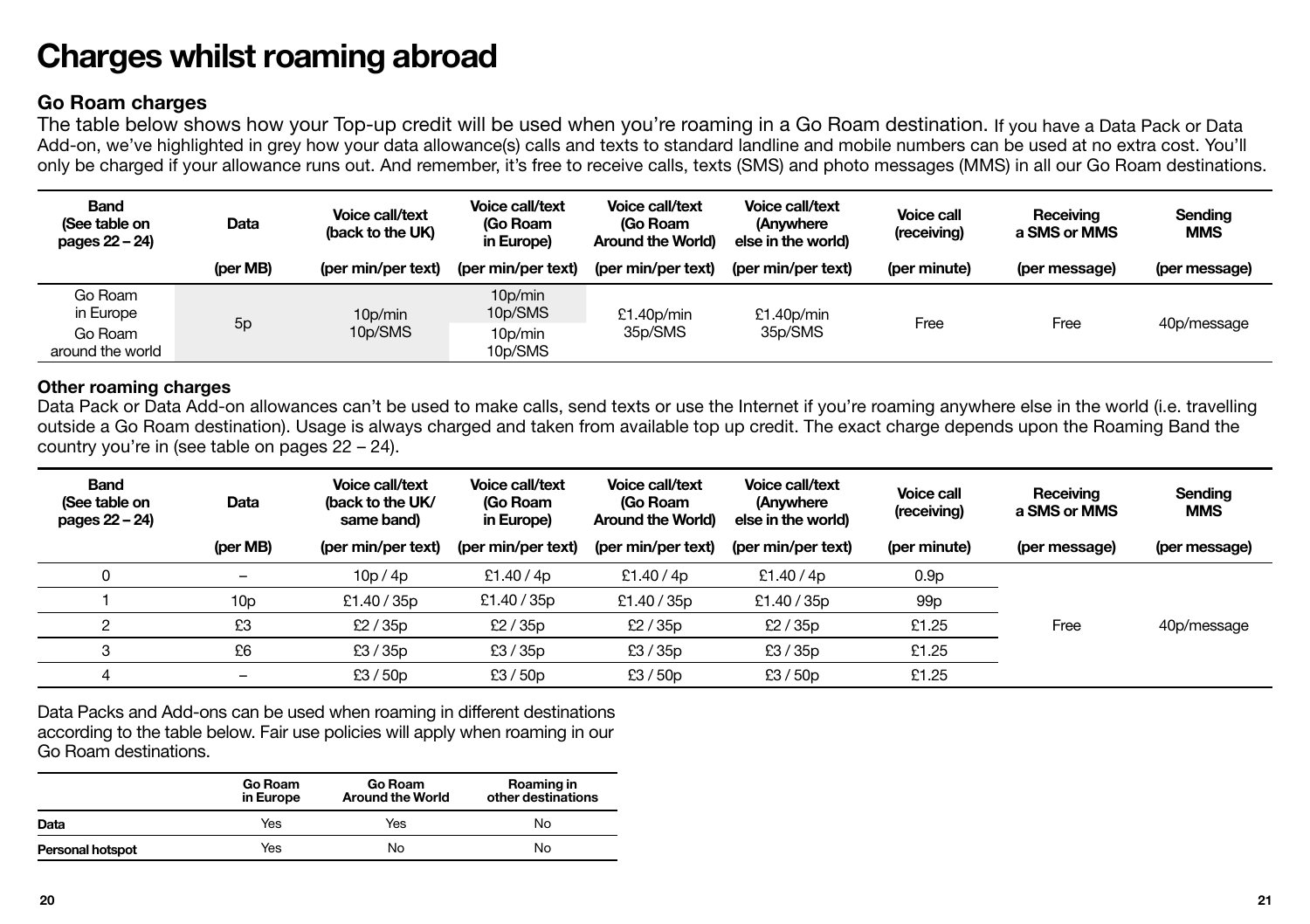### <span id="page-11-0"></span>**Charge bands whilst abroad**

**Go Roam destinations in Europe**

**Aland Islands Austria Azores Balearic Islands Belgium Bulgaria Canary Islands Croatia Cyprus Czech Republic Denmark Estonia Finland France French Guiana Germany Gibraltar Greece Guadeloupe Guernsey Hungary Iceland Ireland Isle of Man Italy Jersey Latvia Liechtenstein Lithuania Luxembourg Madeira Malta Martinique Mayotte**

**Norway Poland Portugal Réunion Romania Saint Barthélemy Saint Martin San Marino Slovakia Slovenia Spain Sweden Switzerland The Netherlands Vatican City**

**Go Roam destinations Around the world**

**Australia Brazil Chile Colombia Costa Rica El Salvador Guatemala Hong Kong Indonesia Israel Macau New Zealand Nicaragua Panama Peru Puerto Rico Singapore Sri Lanka Uruguay The US Virgin Islands The USA Vietnam**

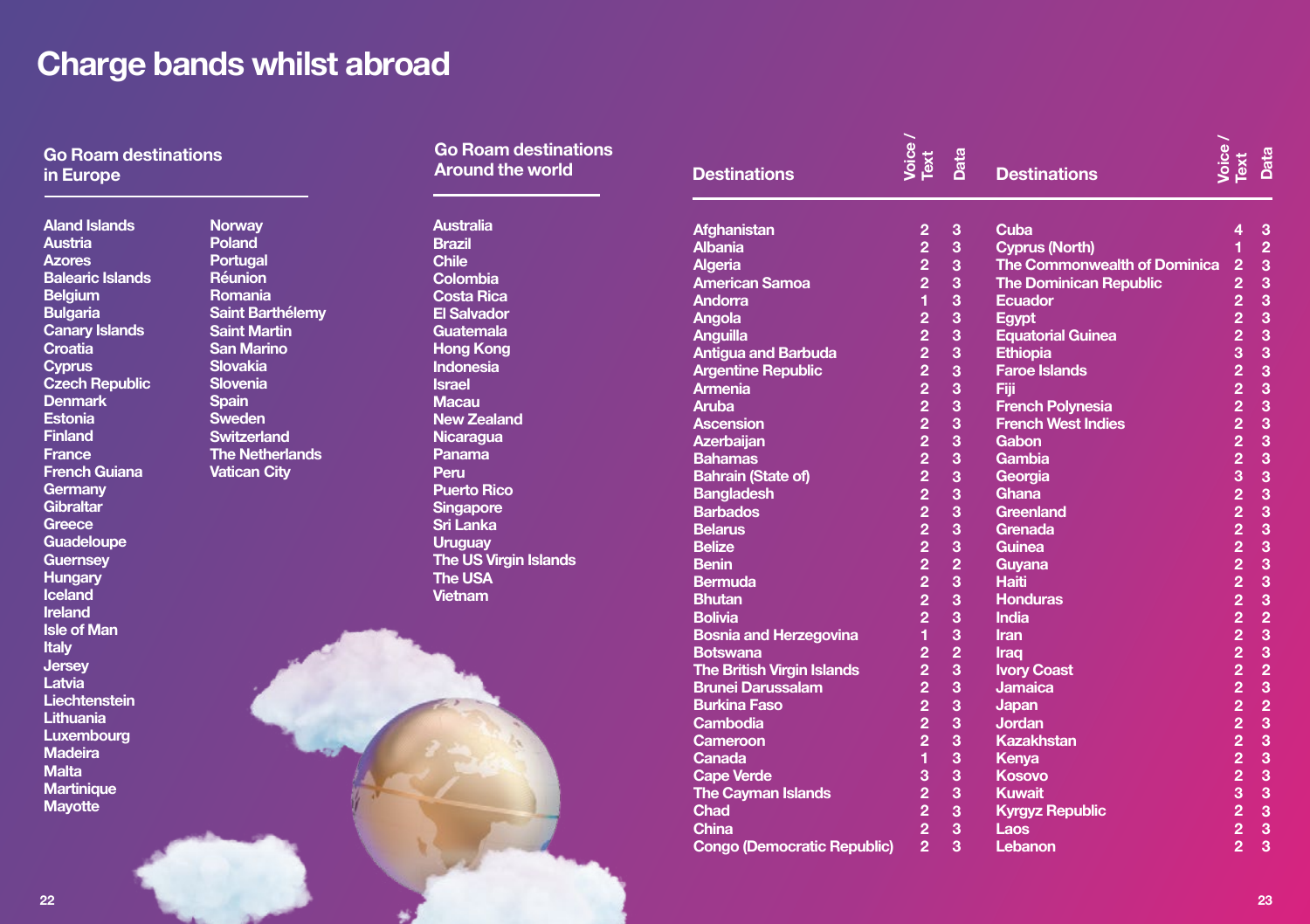### <span id="page-12-0"></span>**Charge bands whilst abroad (continued)**

| <b>Destinations</b>         | Voice/<br>Text          | Data                    | <b>Destinations</b>                 | Voice /<br>Text                              | Data                    |  |
|-----------------------------|-------------------------|-------------------------|-------------------------------------|----------------------------------------------|-------------------------|--|
| Lesotho                     | $\overline{2}$          | 3                       | Samoa                               | $\overline{2}$                               | 3                       |  |
| Liberia                     | $\overline{2}$          | 3                       | <b>Saudi Arabia</b>                 | $\overline{2}$                               | $\overline{\mathbf{3}}$ |  |
| Libya                       | $\overline{2}$          | 3                       | <b>Senegal</b>                      | 2                                            | 3                       |  |
| <b>Macedonia</b>            | 1                       | 3                       | <b>Serbia</b>                       | $\frac{2}{2}$                                | 3                       |  |
| Madagascar                  | $\overline{2}$          | 3                       | <b>Seychelles</b>                   |                                              | 3                       |  |
| <b>Malawi</b>               | $\overline{2}$          | 3                       | <b>Sierra Leone</b>                 | $\overline{2}$                               | 3                       |  |
| <b>Malaysia</b>             | $\overline{\mathbf{3}}$ | 3                       | <b>Solomon Islands</b>              | $\overline{2}$                               | 3                       |  |
| <b>Maldives</b>             | 3                       | 3                       | <b>South Africa</b>                 | $\overline{1}$                               | $\overline{2}$          |  |
| <b>Mali</b>                 | $\overline{2}$          | 3                       | <b>South Korea</b>                  | $\overline{2}$                               | 3                       |  |
| <b>Mauritania</b>           | $\overline{2}$          | 3                       | <b>St. Kitts &amp; Nevis</b>        | $\overline{2}$                               | 3                       |  |
| <b>Mauritius</b>            | $\overline{2}$          | $\overline{\mathbf{3}}$ | St. Lucia                           | $\overline{2}$                               | 3                       |  |
| <b>Mexico</b>               | $\overline{2}$          | 3                       | <b>St. Vincent &amp; Grenadines</b> | $\overline{2}$                               | 3                       |  |
| <b>Moldova</b>              | $\overline{2}$          | 3                       | <b>Sudan</b>                        | $\bar{2}$                                    | $\overline{\mathbf{3}}$ |  |
| <b>Monaco</b>               | $\mathbf 0$             | 1                       | <b>Surinam</b>                      | $\overline{2}$                               | 3                       |  |
| <b>Mongolia</b>             | $\overline{2}$          | 3                       | <b>Syria</b>                        | $\frac{2}{2}$                                | 3                       |  |
| Montenegro                  | 1                       | 3                       | <b>Taiwan</b>                       |                                              | $\overline{2}$          |  |
| <b>Montserrat</b>           | $\overline{2}$          | 3                       | <b>Taiikistan</b>                   | -<br>2                                       | $\overline{\mathbf{3}}$ |  |
| <b>Morocco</b>              | 3                       | 3                       | <b>Tanzania</b>                     | $\overline{2}$                               | 3                       |  |
| <b>Mozambique</b>           | $\overline{2}$          | 3                       | <b>Thailand</b>                     | $\overline{2}$                               | $\overline{2}$          |  |
| <b>Myanmar</b>              | $\frac{2}{2}$           | 3                       | <b>Togo</b>                         | $\overline{2}$                               | 3                       |  |
| <b>Namibia</b>              |                         | 3                       | <b>Tonga</b>                        | $\overline{2}$                               | 3                       |  |
| <b>Nepal</b>                | $\overline{2}$          | 3                       | <b>Trinidad and Tobago</b>          | $\overline{2}$                               | 3                       |  |
| <b>Netherlands Antilles</b> | $\overline{2}$          | 3                       | <b>Tunisia</b>                      | $\overline{\mathbf{4}}$                      | 3                       |  |
| <b>New Caledonia</b>        | $\overline{2}$          | 3                       | <b>Turkey</b>                       | 1                                            | $\overline{2}$          |  |
| <b>Niger</b>                | $\overline{2}$          | 3                       | <b>Turkmenistan</b>                 | 3                                            | 3                       |  |
| <b>Nigeria</b>              | $\overline{2}$          | 3                       | The Turks & Caicos Islands          | $\overline{2}$                               | 3                       |  |
| <b>North Cyprus</b>         | $\overline{1}$          | $\overline{2}$          | Uganda                              | $\overline{2}$                               | 3                       |  |
| Oman                        | 3                       | 3                       | <b>Ukraine</b>                      | 3                                            | 3                       |  |
| Pakistan                    | $\overline{2}$          | $\overline{3}$          | <b>United Arab Emirates</b>         | 3                                            | 3                       |  |
| <b>Palestine</b>            | $\overline{2}$          | 3                       | <b>Uzbekistan</b>                   | 3                                            | 3                       |  |
| Papua New Guinea            | $\frac{2}{2}$           | 3                       | Vanuatu                             | $\begin{array}{c}\n2 \\ 2 \\ 2\n\end{array}$ | 3                       |  |
| Paraguay                    |                         | 3                       | Venezuela                           |                                              | 3                       |  |
| <b>Philippines</b>          | $\overline{2}$          | $\overline{2}$          | Yemen                               |                                              | $\overline{2}$          |  |
| <b>Qatar</b>                | $\overline{2}$          | 3                       | Zambia                              | $\frac{1}{2}$                                | 3                       |  |
| <b>Russia</b>               | 4                       | 3                       | <b>Zimbabwe</b>                     |                                              | 3                       |  |
| <b>Rwanda</b>               | $\overline{2}$          | 3                       |                                     |                                              |                         |  |

### **How we charge whilst you're abroad**

- Calls to standard landlines and mobile numbers made in an EU country are charged by the second and have a 30-second minimum charge.
- Calls made in a non-EU country are charged per minute.
- Calls received in a non-EU country are charged by the second and have a one minute minimum charge.
- Voice minutes, to standard landlines and mobile numbers, Texts and Data will always be consumed from an available Add-on before any available credit is used.
- If you do not have an appropriate allowance (Data Pack or Add-on), charges will come from available credit.
- To help you manage your roaming costs when travelling, we'll send you a text message about call charges and roaming rates for each country you visit.
- If you pick up your voicemail while you're abroad, you will be charged at your standard roaming rate.
- If you need to contact us while you're abroad, you will be charged at your standard roaming rate.
- Visit [three.co.uk/roaming](http://three.co.uk/roaming) for more information.

### Note:

To use your phone abroad you need to have connected to our network in the UK before you travel. Put your SIM into the phone; turn your phone on; wait until your phone has connected to our network.

# **Our Fair Usage policy**

If you're travelling within one of our Go Roam destinations using an allowance of voice minutes, texts or data from a Data Pack or Add-on, monthly fair use policies apply. These are shown in the table below. Usage above these amounts for voice minutes, texts and data will be charged at the rates specified in the "Go Roam charges" table on page 20 and 21.

### Note:

To use your phone abroad you need to have connected to our network in the UK before you travel. Put your SIM into the phone; turn your phone on; wait until your phone has connected to our network.

| <b>Destination</b>          | Voice<br>(minutes) | Texts<br>(text) | Data<br>(GB) |
|-----------------------------|--------------------|-----------------|--------------|
| Go Roam<br>in Europe        |                    | -               | 12GB         |
| Go Roam<br>around the World | 3.000              | 3.000           | 12GB         |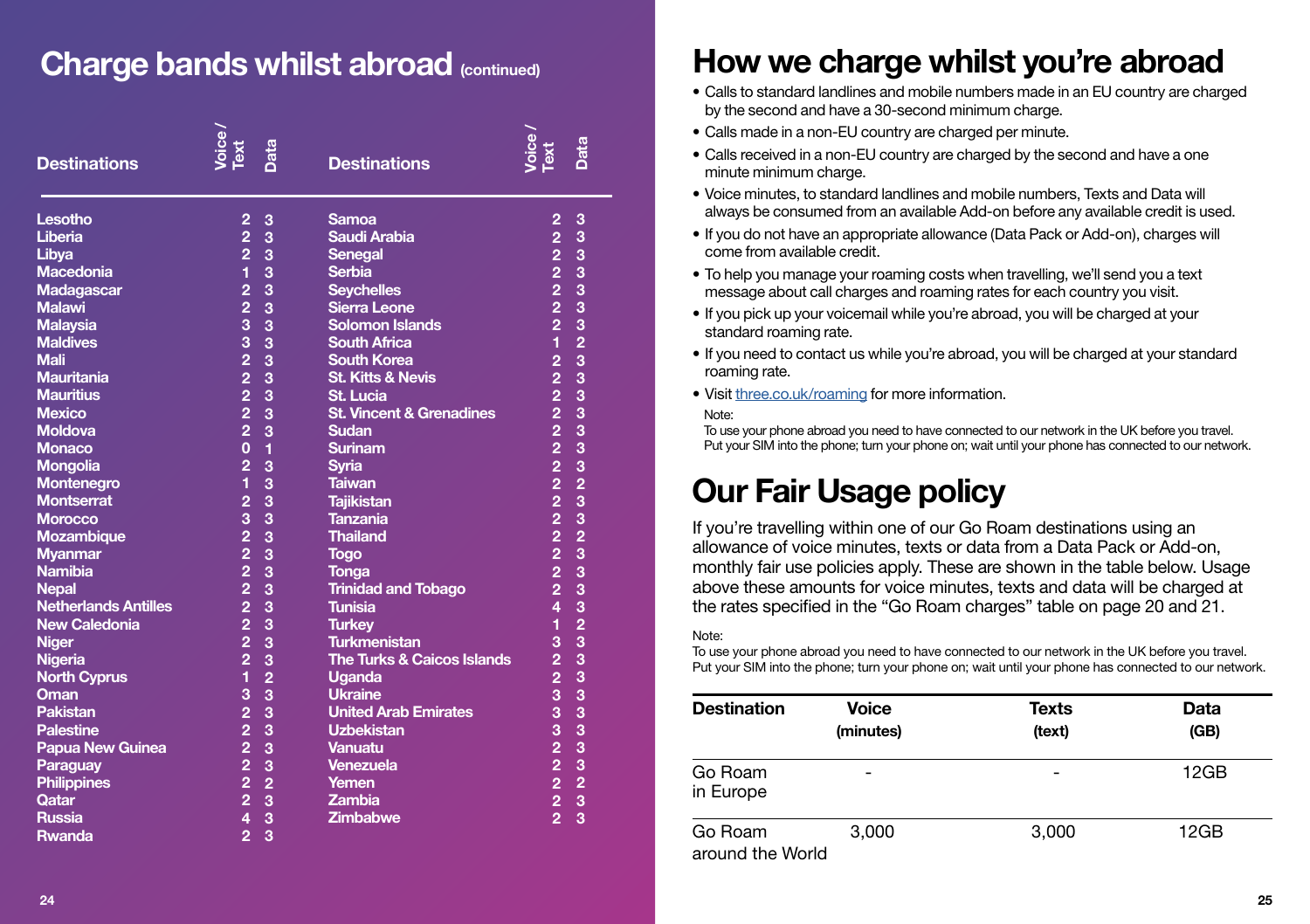## <span id="page-13-0"></span>**Worldwide data roaming limit**

We've set up a worldwide data roaming limit of £45 to stop you spending too much. If you would like this limit removed, please contact Three Customer Services.

### **Internet and data usage abroad**

When you roam onto other international networks where data roaming is available, the charges below will apply. However, if you're in a Go Roam destination, and have a suitable allowance (Data Pack or Data Add-on), you can use your allowance to call and text the UK and use your data without paying a penny more subject to our fair use policies.

The speed and availability of Internet access when abroad will depend on a number of factors, including which network you are roaming on and the services they have available for example, 4G networks may not be available, in which case you may only be able to enjoy 3G speeds. Other factors which may affect the speeds that you'll experience include your distance from the nearest mast, your location in a building, local geography and the type of device you're using. Certain services such as audio and/ or video streaming may be slower as a result than in the UK. For information on which countries you can roam in, and on which networks, visit three.co.uk/roaming

# **How do you measure data usage?**

Data usage is measured in bytes, this is then aggregated up into large units of measure

- $\bullet$  Kilobyte (kB) = 1024 bytes
- Megabyte (MB) = 1024kB
- $\bullet$  Gigabyte (GB) = 1024MB
- $\bullet$  Terabyte (TB) = 1024GB
- Petabyte (PB) = 1024TB

All current data tariffs are charged and purchased as part of an inclusive allowance and / or as part of an Add-on which provides a specified amount of data you can use for a fixed price. Data usage is calculated based on the amount of data that travels over the data network. Please note that usage may include re-sent data packets and packets added to control the flow of data over the network.

Data is charged at each full MB level. Any partial MB usage will then be prorated as per the customer plan.

### **What other useful information is there for using Go Roam?**

Everything you may need to know about Go Roam can be found at [three.co.uk/go-roam](http://Three.co.uk/go-roam) but some key bits of information can be found below:

- You can choose to use your top-up credit, a Pack allowance or a Data Add-on allowance at no extra cost in any of our Go Roam destinations – both in Europe and Around the World.
- If you've chosen to convert your Top-up into a Pay As You Go Data Pack or Data Addon, you can use a portion of your allowance in our Go Roam destinations, subject to our fair use policies. These fair use policies differ depending on whether you are roaming in a Go Roam in Europe or Go Roam Around the World destination and may be updated from time to time:

# **Go Roam in Europe**

- There are no fair use limits for calls made or texts sent from any available allowance to standard landline or mobile numbers within our Go Roam in Europe destinations or back to the UK.
- You can use your Pay As You Go credit or allowance to create a personal hotspot in a Go Roam in Europe destination.

# **Go Roam Around the World**

- If you have more than 3,000 texts included in your allowance, you can send up to 3,000 texts back to the UK each month from a Go Roam Around the World destination.
- If you have 3,000 or more minutes included in your allowance, you can talk for up to 3,000 minutes on calls made to standard UK landlines or mobile numbers each month.
- If you exceed any of these fair use limits, you'll be charged in accordance with the rates specified in the "Go Roam charges" table on pages 20 and 21.
- You can use your Pay As You Go credit to create a personal hotspot in a Go Roam Around the World destination.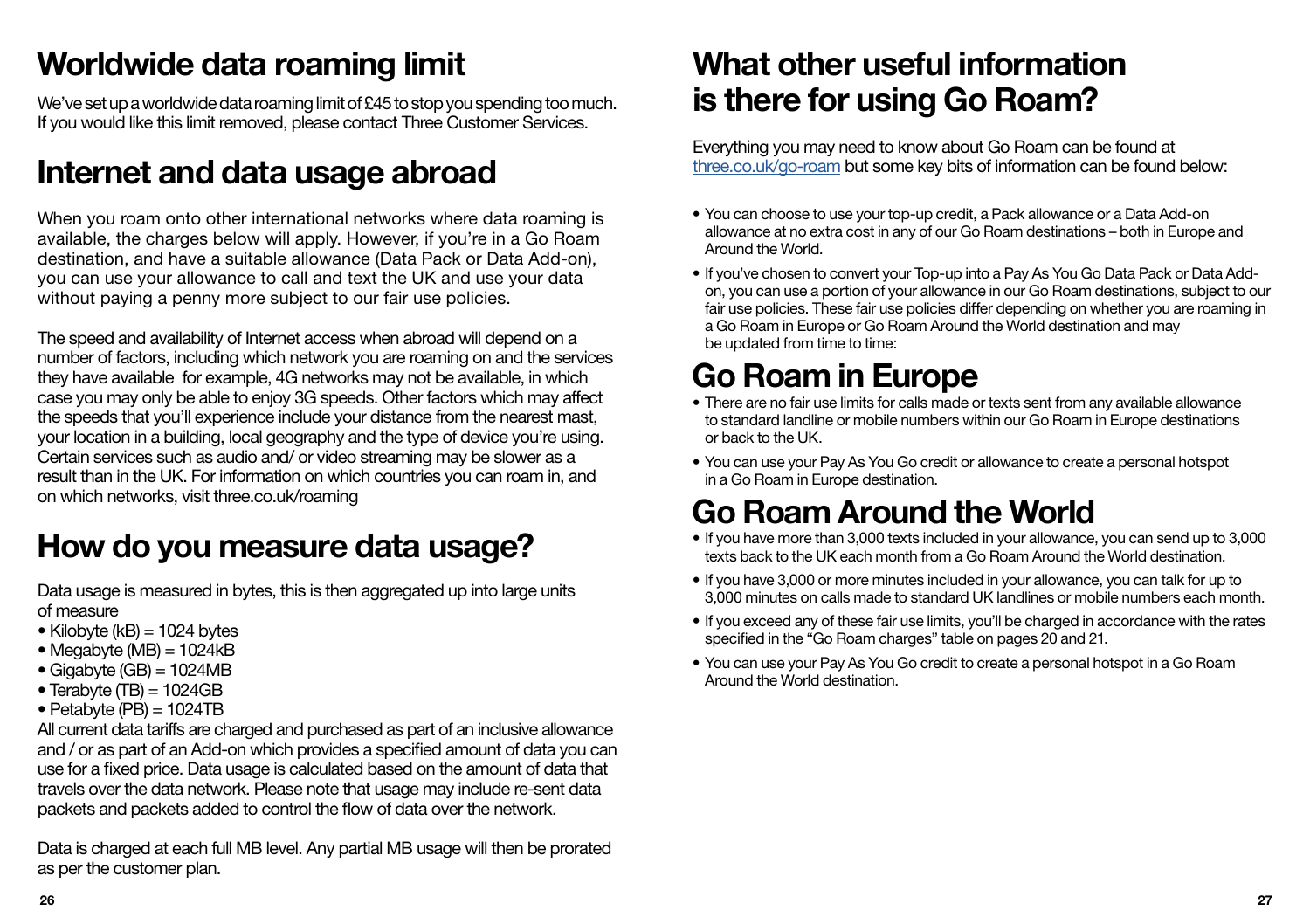### <span id="page-14-0"></span>**Go Roam in Europe and Go Roam Around the World**

- If you're roaming in a Go Roam destination, you can use a portion of your Data Pack or Data Add-on's allowance each month at no extra cost. If that allowance is greater than 12GB, you can use up to 12GB of data each month to get online. If you use 12GB and still have remaining data allowance available, you can continue to use your data, but this is subject to a surcharge – currently 0.3p/MB. Go Roam is intended for our UK customers, who are UK residents visiting one of the destinations for short periods, like holidays or business trips. It isn't designed for people who live abroad or stay for extended periods.
- As such, if you roam exclusively in one or more of our Go Roam destinations (including both Go Roam in Europe and Go Roam Around the World) for any two complete months in a rolling 12-month period, we may suspend international roaming on your account, meaning you will no longer be able to use your phone or device abroad. Of course, we'll let you know in advance if this is likely to happen.
- If you spend a full month abroad but some of that time is spent in a destination that isn't included in Go Roam, this fair use policy won't apply.

Pay As You Go customers are required to activate their account by inserting their SIM the UK in order to use Go Roam. Go Roam is designed for Three customers to enjoy their allowances both at home and in our Go Roam destinations. As such, use of a SIM card exclusively to receive inbound calls in a specific Go Roam destination may result in suspension of that SIM card. Our systems are designed to identify this automatically. If you believe that your account may have been incorrectly suspended because of this, please contact us.

You can find out more about Go Roam at three.co.uk/go-roam. And just so you know, we reserve the right to extend, withdraw or modify the terms of Go Roam and/or the destinations of service included at any time.

### **Other charges**

### **Limits on third party charges**

We've automatically applied limits to the amount you spend on third party digital content and premium rate calls (including directory enquiries) and texts (including SMS shortcode messages). The spend limits are £40 per single payment transaction and the cumulative sum of £240 for payment transactions made over the course of a calendar month. These limits are set by law and can't be changed. For more information, including confirmation of what types of transactions are affected, visit [three.co.uk/spendlimits](http://three.co.uk/spendlimits)

Please note: Three reserves the right to suspend this service if we reasonably believe that you are in contravention of our fair use requirements set out in our Terms and Conditions. We reserve the right to extend, withdraw or modify the terms, including this Price Guide, or Go Roam and/or the destinations or service included at any time. See [three.co.uk/go-roam/information](http://Three.co.uk/go-roam/information) for full details on how this service works and additional details that may be of interest.